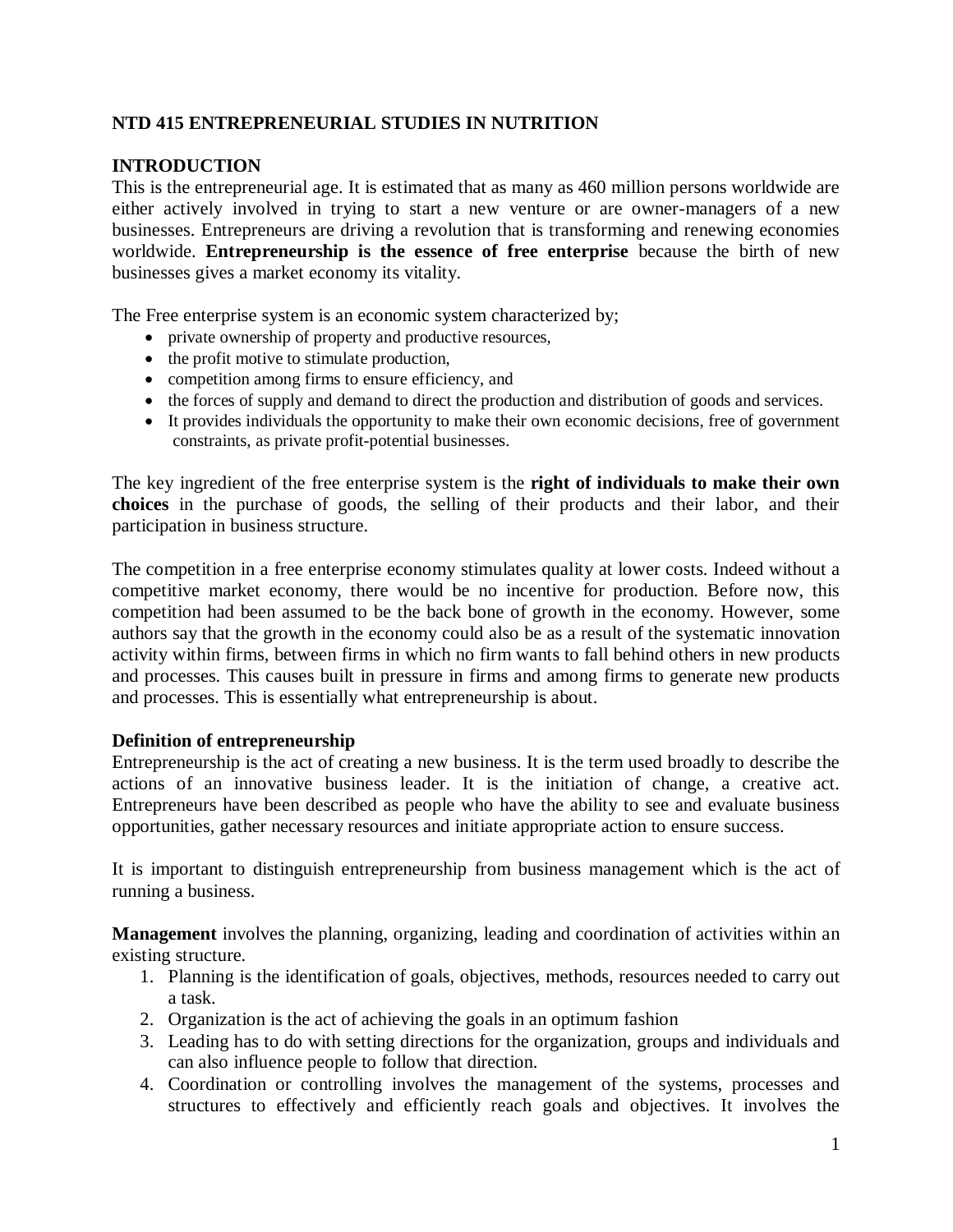ongoing collection of feedback and monitoring and adjustment of systems, processes, and structures.

When you develop a new product, say soy gari; you are initiating an innovative change and acting as an entrepreneur. However, when you start producing the soy gari, you begin to act more like a manager- coordinating and controlling the business operation. You may decide to alter the production process of the gari, or establish a new market or develop an entirely new product, and then you have switched back into your entrepreneurial role.

An entrepreneur is:

- 1. An originator of profitable business ideas,
- 2. An innovator capable of adapting other production processes to suit such situations as he/she may be faced with.

An entrepreneur must be involved in one of five types of business innovation:

- 1. The introduction of a new or improved product or service to the market;
- 2. Introduction of a new production method;
- 3. Opening of a new market;
- 4. Use of a new source of supply of raw materials or components; or
- 5. Creation of a new organization

The innovations do not have to be revolutionary; a slight adjustment to an existing product or service can qualify as an innovation. Opportunities can be found in a new mix of old ideas or a creative way of doing what people are already doing.

While all types of entrepreneurs are important to the economic well-being of the community, the most dramatic progress comes from the ventures of a relatively few who **challenge the conventional vision** of what is possible and turn one generation's fantasies into the next generation's necessities- **those who think outside the box**!.

The entrepreneur has to acquire expertise by **assimilating, understanding** and **manipulating** a lot of information about existing markets, competitors, technology, legislation (regulations) and the economy and he has to **create** something new out of the information. Success can be purely due to the exceptional execution of an ordinary idea; due to experience; knowledge of the industry or the existence of a large (unknown before now) market demand. A would be entrepreneur must develop the valuable habit of observing the realities on ground because it will provide a window of entrepreneurial opportunities

## **DEVELOPING A BUSINESS IDEA**

The process of entrepreneurship starts from the generation of business idea, through implementation to the realization of output and profit.

1. **GENERATION OF IDEAS: THE ENTREPRENEUR MUST GENERATE IDEAS NOT COPY IDEAS**; *Business ideas*

Business ideas and opportunities come from a variety of ways

An entrepreneur sees opportunities when others see problems; they see a half full bottle when others see it as half empty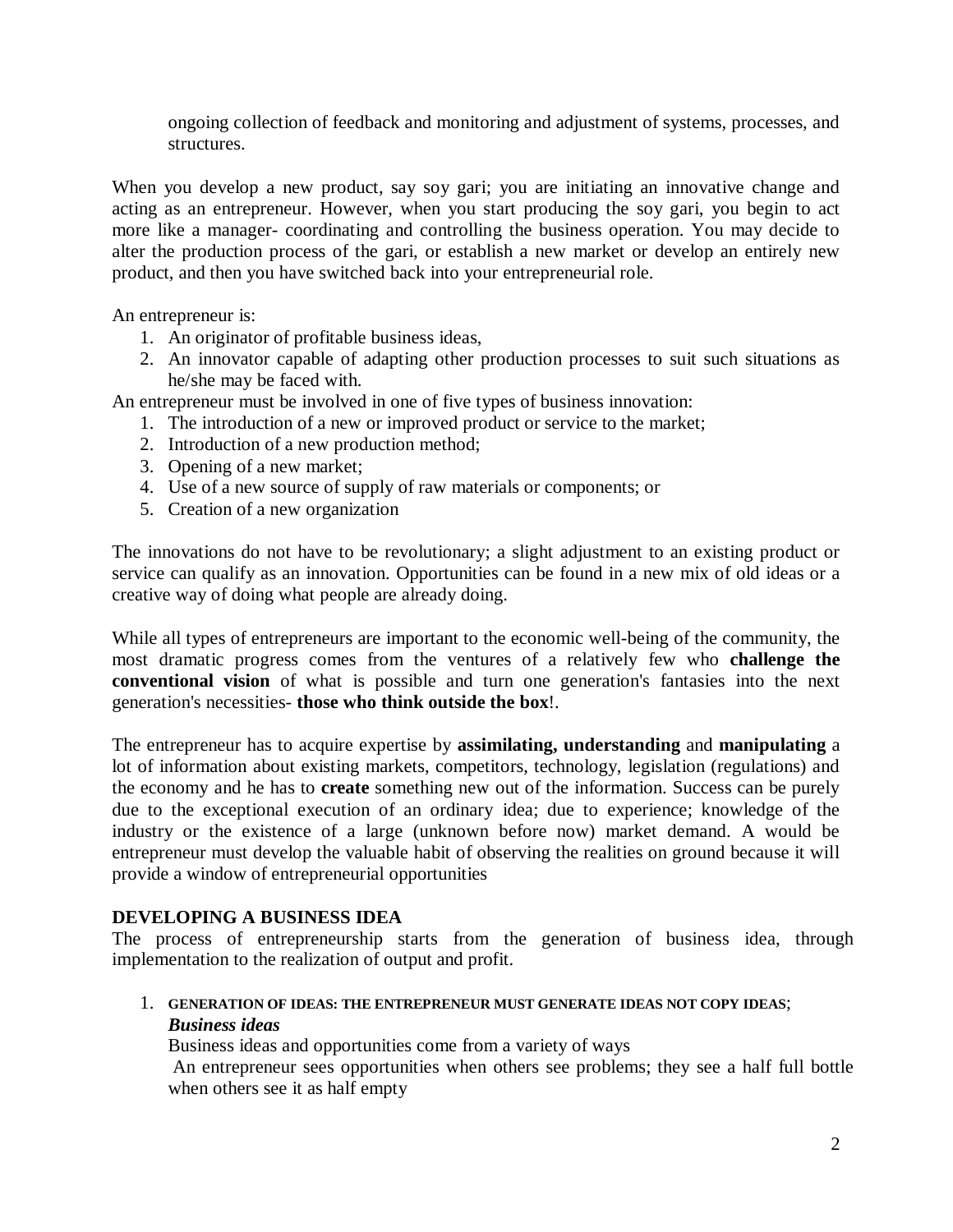**Consumers:** Opinions, information and complaints of consumers can be useful source of information as to what the consumer wants. The entrepreneur can obtain this from market survey of preferences, discussion, age, socio-cultural background, biological and wealth status of the consumers etc. The entrepreneur can map out critical areas of consumer's need, deficiency and inefficiency and exploit it.

**Existing business:** Entrepreneurs and intrapreneurs (entrepreneur within the company with a flair for innovation and risk taking who is usually given a unusual freedom to develop products or subsidiary businesses within a company) can get business clues by constantly monitoring and evaluating market performance of products and services of existing businesses.

**Research and development:** The entrepreneur as an agent of change, should constantly explores and gets involved in research to develop new products, improving on existing ones or establish new ways of production.

**Distributive channels:** Distributive trade both at local and international levels provide opportunities for ancillary industries to spring up.

**Governmental activities:** Governmental activities such as registration of business, patent right and government agencies provide opportunity for business. Also government programmes of economic, social and community development provides opportunities for business/entrepreneur.

**Adverts:** Advertisement in News print and radios/TV, bill boards are a source of new line of business to the entrepreneur.

Sundry activities: The entrepreneur can learn about things needed by the consumers but which are not supplied from activities such as marketing, seminars/symposia, marriages, burial ceremonies, picnic centers, traveling, sporting activities, catalogues etc.

The entrepreneur must learn to choose opportunities that he is passionate about; otherwise it will only lead to a lack of interest or failure in the future. He must also have a will and initiative to seize these opportunities.

### **2. EACH IDEA MUST BE FEASIBLE: (WITHIN CAPABILITIES TO TRANSFORM IT INTO A BUSINESS);**

### *Feasibility*

Feasibility is the degree to which a project can be achieved. The feasibility of a project is always carried out through a feasibility study which is a preliminary study undertaken to assess whether the *planned* project is likely to be successful and to estimate its cost.

Answers to the following questions will form the feasibility part of the project report:

- Can the required starting up capital be obtained? How much working capital will be needed? Can it be obtained?
- Is the market for the product understood? What type of marketing will be needed? Can it be done? Can it be afforded? Are distributors needed? Can they be found? Will retailers or wholesalers be willing to do business?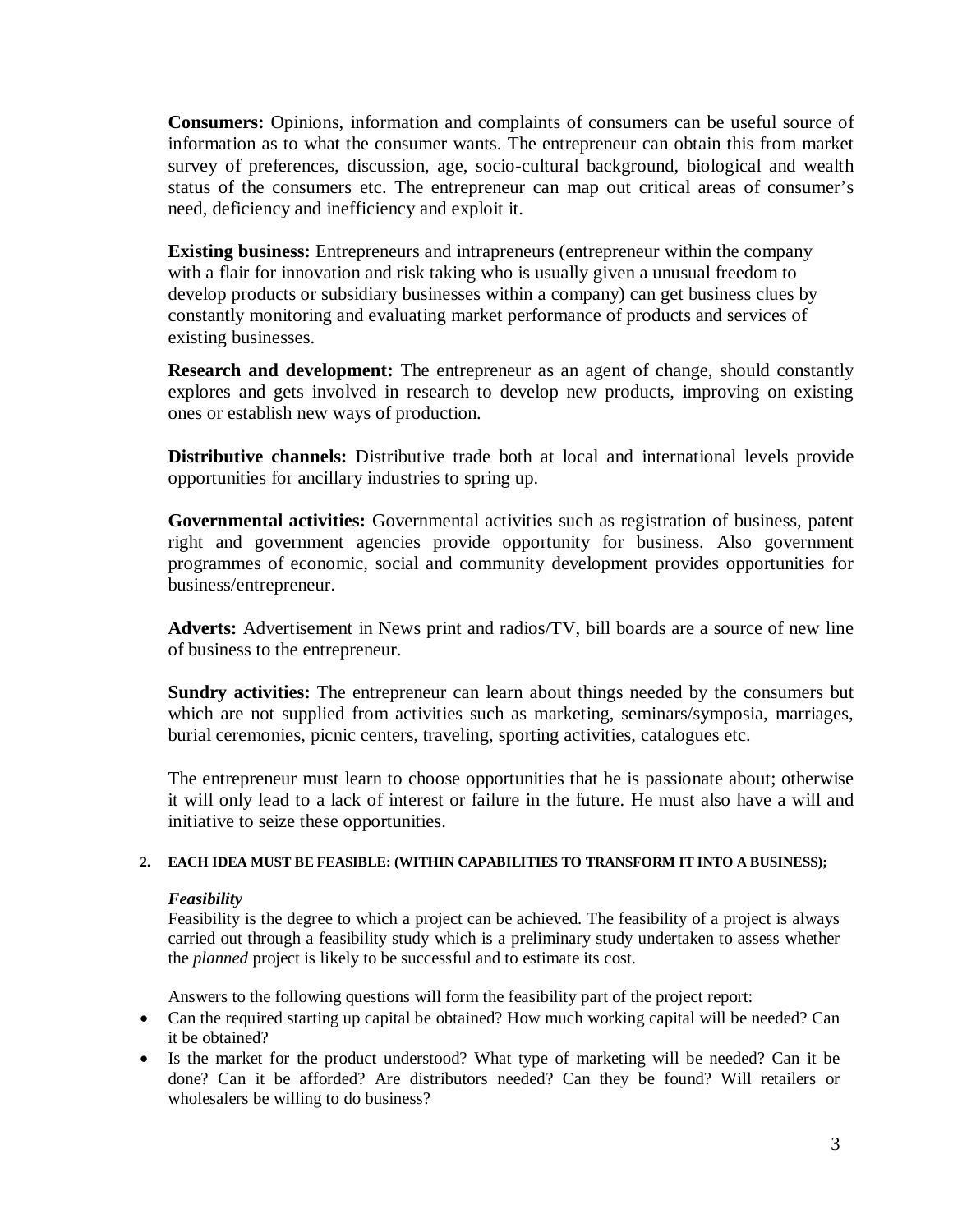- o There are various demand states which the entrepreneur must be aware of without having to do a course in marketing management. An understanding of the states would be of enormous assistance in reaching potential customers (see Demand states below)
- Does the entrepreneur have enough skill to make the product or deliver the services?
- Does the business require a formal qualification?
- Can an appropriate site be got? Will there be enough space to operate the business?
- Are there legal problems to be dealt with in starting the business?
- Can suitable employees be found?
- Is there any special equipment needed? Can it be obtained?
- Can the product, the workers or the raw materials be transported?
- Can reliable suppliers for the raw materials or components be found?
- Is the business seasonal? If so, is it still feasible?

In recent times, it has become common place to carry out a SWOT after the feasibility of the project has been established.

# *Conducting a SWOT analysis*

Once the entrepreneur has decided to go into business and has established his management team, the next task is to conduct a SWOT analysis for the business, himself and his family. SWOT stands for **S**trengths, **W**eaknesses, **O**pportunities and **T**hreats. SWOT analysis should be conducted with as many people as possible and with the understanding that the process is meant to be constructive. The SWOT analysis can be an enlightening experience and it is crucial to the beginning of any new venture.

- Strengths are mostly internal factors. For example, what strengths does each member of the management team bring to the project?
- Weaknesses are also mostly internal. For example, what are the overall weaknesses of the team? What aspects of the operation cannot be covered by the team?
- Opportunities can be both internal and external. For example, what are the opportunities open to the business? It could be the location of the business.
- Threats are also internal and external. For example, is there a portion of the business that is high risk? Has an enterprise that is susceptible to production and marketing risks been chosen?

## **3. EACH IDEA MUST BE VIABLE (MUST BE PROFITABLE).** *Viability:*

Will the business make a profit? Three factors have to be estimated: the margin, the volume and the expenses. Simply put,

# **profit = margin x volume – expenses.**

## **4. THE GOALS MUST BE SMART**

It is essential that each entrepreneur must set goals which he hopes to achieve by the business. (SMART stands for **S**pecific, **M**easurable, **A**chievable, **R**ewarding and **T**ime bound). It is common in recent times to add another T for tangible and an S for sustainable.

### **5. DEVELOP (WRITE) A BUSINESS PLAN**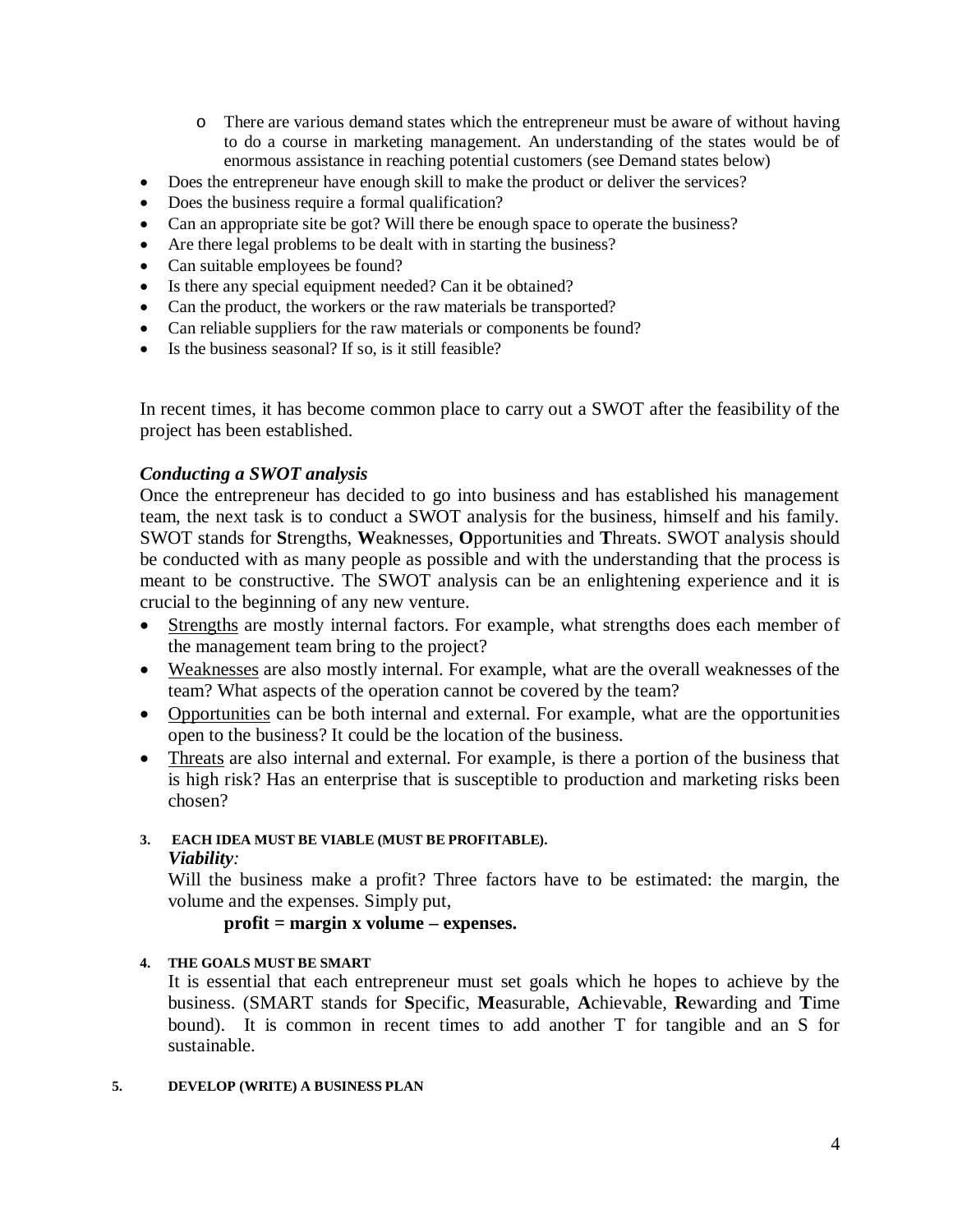Having decided whether to go into a business, the question to be answered is no longer what if but what now? A business plan may be thought of as a roadmap of the future of the business and requires that the entrepreneur thinks through the process of where the business is expected to go in the future (See components of a business plan in section 2 of the appendix).

A good business plan is a source of reference, a guide and a bargaining tool. It

- Helps to focus the business goals and determine the extent of funding needed.
- Helps to pin point areas of the business that have been neglected, and to assess strengths & weaknesses in an objective way
- Gives a framework for explaining the future direction of business to others
- Can be used to motivate a loan application
- Forces the entrepreneur to think about future strategy of the enterprise
- Makes it easier to detect deviations from course and to understand the reason for the deviations
- Provides a foundation upon which future plans can be built

*Somebody said –when you fail to plan, you are planning to fail.*

## **6. DETERMINE THE FORM THAT THE BUSINESS WILL TAKE. ( TYPES OF LEGAL BUSINESSES )**

## *Legal Businesses (Nigeria)*

Every enterprise in Nigeria is required by law to be registered with the Corporate Affairs Commission, and to comply with the relevant provisions of the Companies and Allied Matters Act, Chapter 59, Laws of the Federation of Nigeria 1990.

# Forms of Enterprises in Nigeria

An enterprise may take one of the following forms:

- A Private company limited by shares
- A Public limited company;
- An Unlimited liability company;
- A Partnership/Firm;
- A Sole Proprietorship;

# Types of Companies and Enterprises

Under the CAMA, the following types of companies exist:

*(a) Company limited by shares***:** This is a company having the liability of its members limited to the amount (if any), unpaid on the shares respectively held by them.

*(b) Unlimited Company:* This is a company where the members' liability is not limited to any particular amount.

Each of these primary types of companies may be a **private** or a **public** company. A private company is one, which places restriction on transfer of shares by members, and limits its membership to 50 persons. It is also prohibited from inviting the public for subscription to its shares or debentures. On the other hand, a public company has no such restrictions as its shares can be freely traded on. It can be listed or unlisted. It is usually listed when it is quoted on the Stock Exchange.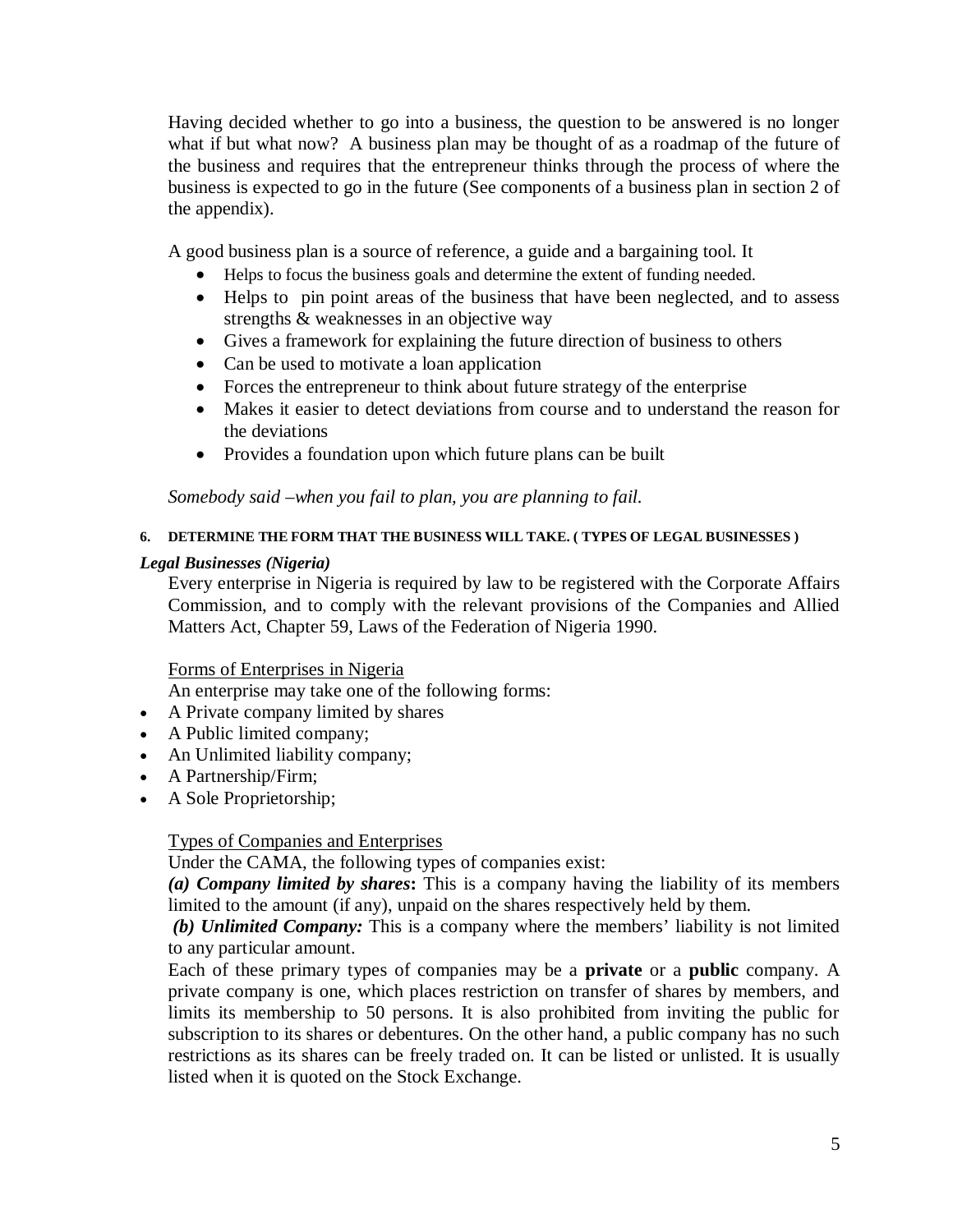*(c) Sole Proprietorships***:** This is a one-owner business, and should be registered with the CAC as a Business Name under Part B of CAMA.

*(d) Partnership/Firms:* This has the same format as a registered sole proprietor, except that there is more than one person involved. Please note that there are currently (as at June 2000) no provisions in CAMA for what is known as limited liability partnerships ("LLP") as is practice in some jurisdictions. However, the Partnership Laws of most states in the Federation provide for the registration of limited liability partnerships.

## **7. REGISTER THE BUSINESS WITH THE APPROPRIATE AUTHORITIES IN THE REGION AND IN THE COUNTRY.**

## 8. **SUMMARILY**,

The translation of business idea into a business venture takes the following process: When a business idea strikes an entrepreneur, the first thing is to *write it down* to avoid forgetting. The various ideas that have been so recorded are then screened and the feasible or plausible and more profit-oriented ones selected for implementation. A good feasibility or *business plan* must be systematic and integrates market, finance, production and human resources. It should have

- 1. A clear *mission statement* of the business line to be involved.
- 2. A design of *production, process, detail logistic and operational activity plan* of a complete business cycle
- 3. A detail *marketing and sales plan.* Forecasting sales and identifying Consumers problems with existing products.
- 4. An *organizational plan of administrative relations*, legal relations, duty schedule, customer service etc
- 5. A detail *financial record plan* projected for a 3-year period, explaining income, expenses and profit
- 6. *Evaluation* of business operations and objectives
- 7. Provision for *minimizing risk and uncertainty* e.g. starting a business that the entrepreneur is familiar with or that has been tested in that environment of operation.

## **MARKETING CONSIDERATIONS AND DECISIONS**

Now that there is a product to sell and an understanding of the manufacturing regulations, it is time to go into probably the most difficult, yet most important aspect of starting a food processing business. A majority of entrepreneurs go broke the first couple of years, and usually it is not because they have a bad product but because they did not fully understand the marketplace or the financial realities of the business.

The most important marketing consideration is to simply understand your product and its place in the marketplace. A market plan must be written. It is a framework for research on competition, and target markets. It structures the marketing goals and methods: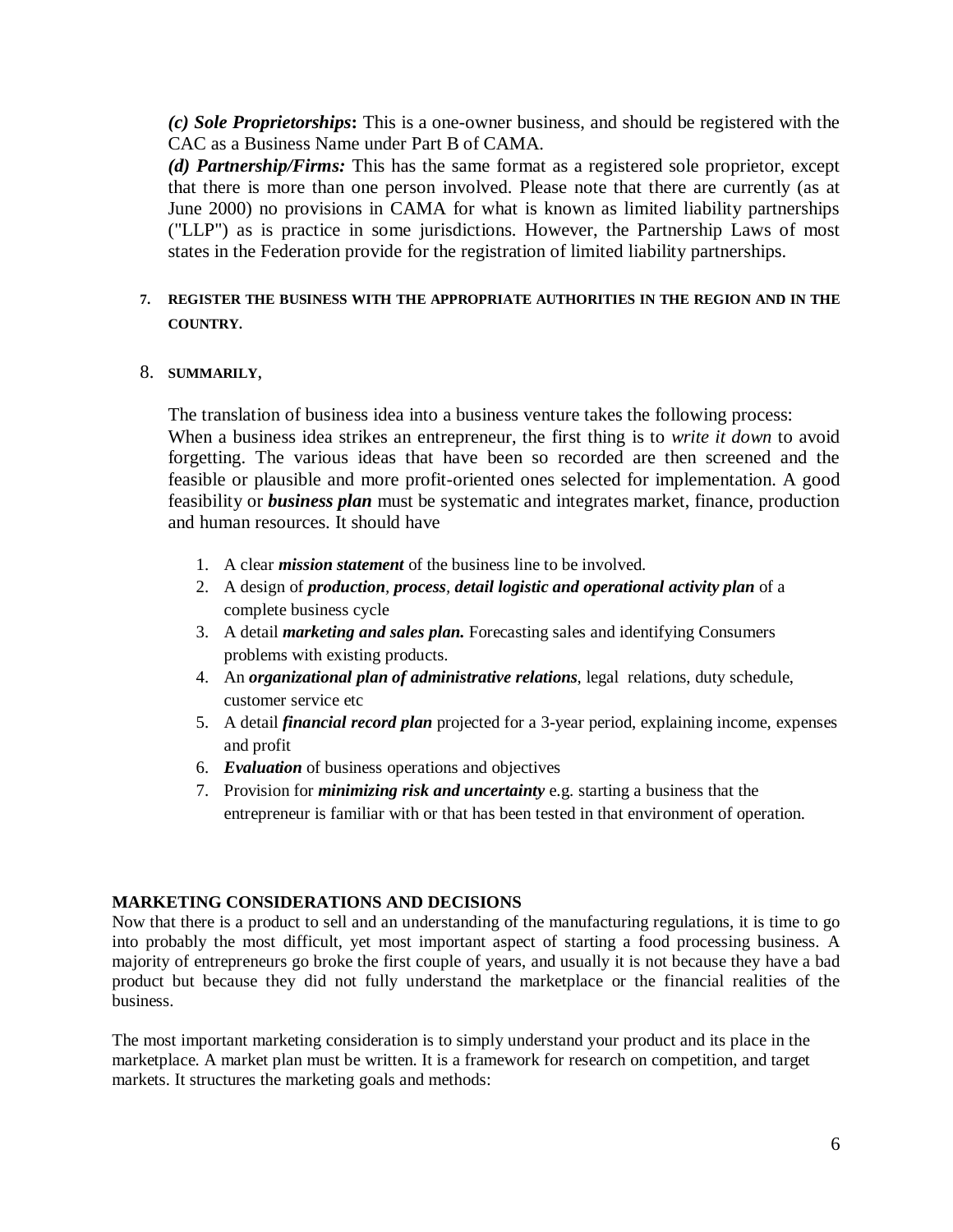- What are the characteristics of the product which will make it appeal to its target market?
- Decide where to sell the products; who are the constituents of the target market? It is always better to start off small (perhaps at fairs, road side stands – places where the product can be test marketed.
- Consider the demographics of the target market. Is the market for the product likely to grow?
- Distribution and promotion of your product are critical concerns. Are the production, distribution and / or promotion of your product seasonal or restricted by geographic or other factors?
- What is the availability of the same or similar products? Are substitutes available?
- How many competitors exist, and what are their sizes?
- Are competitors willing to protect their market share by cutting prices?
- Determine a selling price for the product taking into account the competition and your financial needs. Why would a consumer buy your product rather than that of a competitor?

Marketing decisions generally fall into four controllable categories: product, price, place and promotion known as the 4 'P's of marketing. These are also known as the marketing mix because early authors described the marketing manager as a mixer of ingredients.

### **The marketing mix**

### **Products or services**

Must meet customer requirements whatever these might be. For example, an important aspect is function - products should do what they say they can do and what they are expected to do. Appearance is also important. Consumers are prepared to pay premium prices for good products.

#### **Place**

Roughly one fifth of the cost of a product is spent getting it to consumers. Of course, the actual figure varies widely from product to product but generally distribution is a very important element in the marketing mix. Different organizations use different approaches to reaching their customers. For example, Mr Biggs uses a franchising system enabling it to operate in a wide variety of geographical locations.

Promotion: is the process of communicating with customers. For marketing purposes, communication of products and services contributes to the persuasion process to encourage consumers to avail themselves of whatever is on offer. The key processes involved in promotion, include**:** 

- branding creating a distinctive image and character to an organisation/and or its products and services
- advertising to inform and persuade the public
- packaging presenting the product in a desirable and appropriate way
- public relations activities and other forms of publicity
- sponsorship
- special promotions e.g. buy one get one free.

### **Price**

The price of a product needs to be relevant to the product/service and the market. A firm's pricing decision is often aimed at attracting a particular market segment. For example, if it wants to sell at the top end of the market it will charge a high price, at the bottom a low price, and so on.

### **Pricing strategies**

Pricing strategy is an important part of the marketing mix. The price of a product should reflect its image and the need to give a consumer what they want. For example, up market products are associated with premium prices. There are a number of popular pricing techniques to choose from: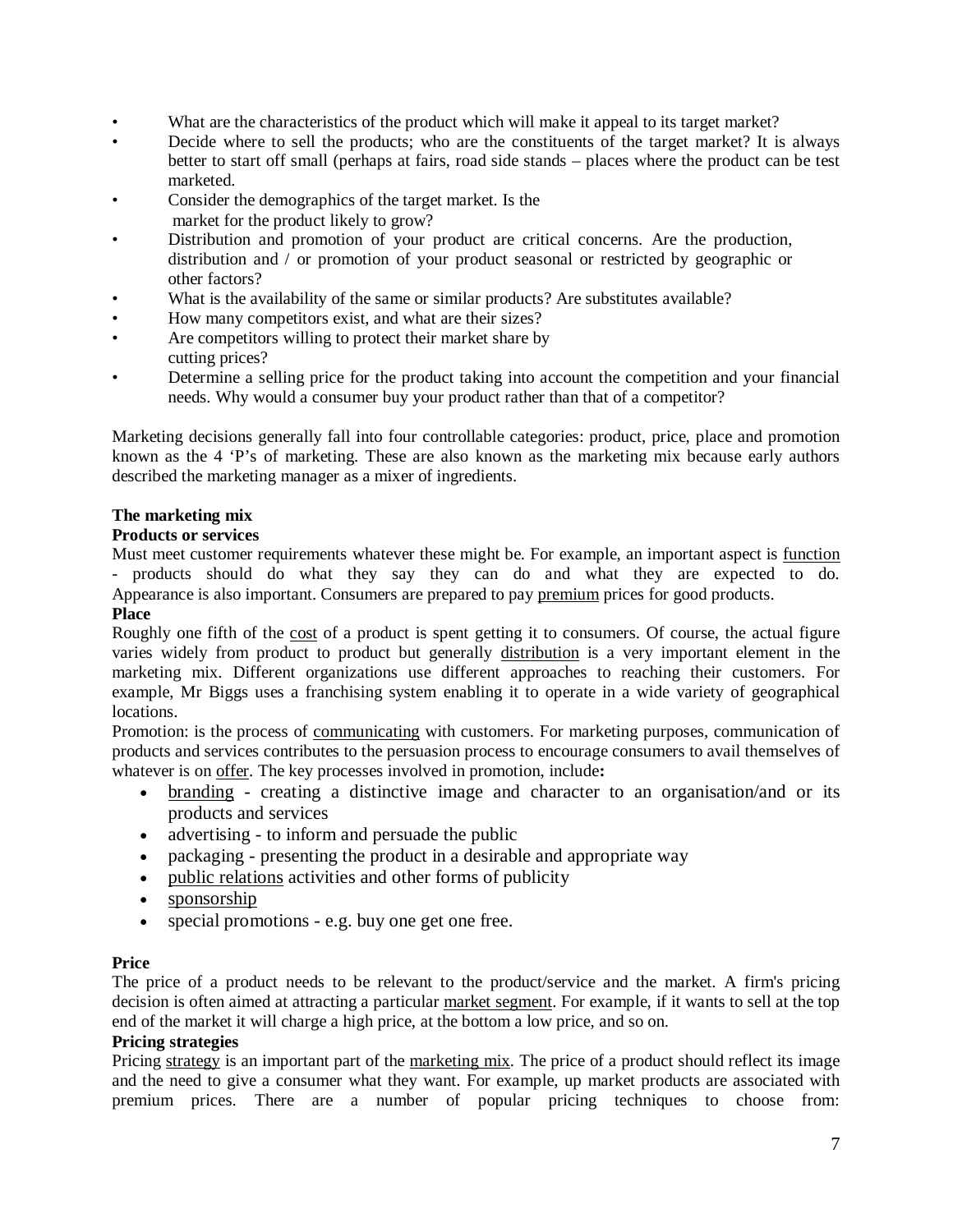1. **Cost-plus pricing**. calculate how much it costs to do a particular job or activity, and then add on a given percentage as a return for the job or activity. This is sometimes known as mark-up.

2. **Hour-based pricing**. Many small businesses are able to work out what their typical costs are for every hour of work that is done; the business owner is then able to charge a standard rate per hour.

3. **Penetration pricing**. When a firm brings out a new product into a new or existing market, it may feel that it needs to make a lot of sales very quickly in order to establish itself and to make it possible to produce larger quantities. It may therefore start off by offering the product at a very low price. When market penetration has been achieved, prices can be raised.

4. **Skimming**. When some firms bring out a new product, they may be able to start off by charging quite a high price. Some customers may want to be the first to buy your product because of the prestige of being seen with it, or because they want to be associated with your product before anyone else. An exclusive commodity could be sold initially at an exclusive price to wealthier customers. The next season, the price could be lowered making it accessible to a less wealthy group of customers. Later on, the commodity could be mass produced and made available at low prices to the mass market.

### **Marketing approaches**

There are five broad marketing approaches:

**Production**: this encompasses the idea that consumers will prefer products that are widely available and inexpensive. The focus is high production efficiency, low costs and mass distribution. It is useful when demand for product exceeds supply and /or product cost is too high.

**Product**: the idea that consumers will prefer products that offer the most quality, performance and innovative features. The focus is making superior products and improving them over time.

**Selling**: this is a traditional concept that places emphasis on selling the product. The marketers do not bother on what the consumer wants and should buy whatever is offered to them. There is no importance given to marketing research.

**Marketing**: this concept seeks to satisfy the needs of customers over the needs of the company. The desires and needs of the target market must be determined and satisfied in order to successfully achieve the goals of the producer. **The consumer is king!**

**Holistic marketing:** this concept focuses on everything matters in marketing. It is based on development, design and implementation of marketing programs, processes and activities that recognize their breadth and interdependencies.

### **Demand states and marketing tasks**

- 1. Negative demand: the consumers dislike the product and may pay a price to avoid it. The manager's task is counter marketing.
- 2. Nonexistent demand: consumers may be unaware or uninterested in the product. The manager has to create a stimulus.
- 3. Latent demand: consumers share a strong need that cannot be expressed in an existing product. The manager must strive to develop new products.
- 4. Declining demand: consumers begin to buy the product less frequently or not at all. The manager must attempt to remarket.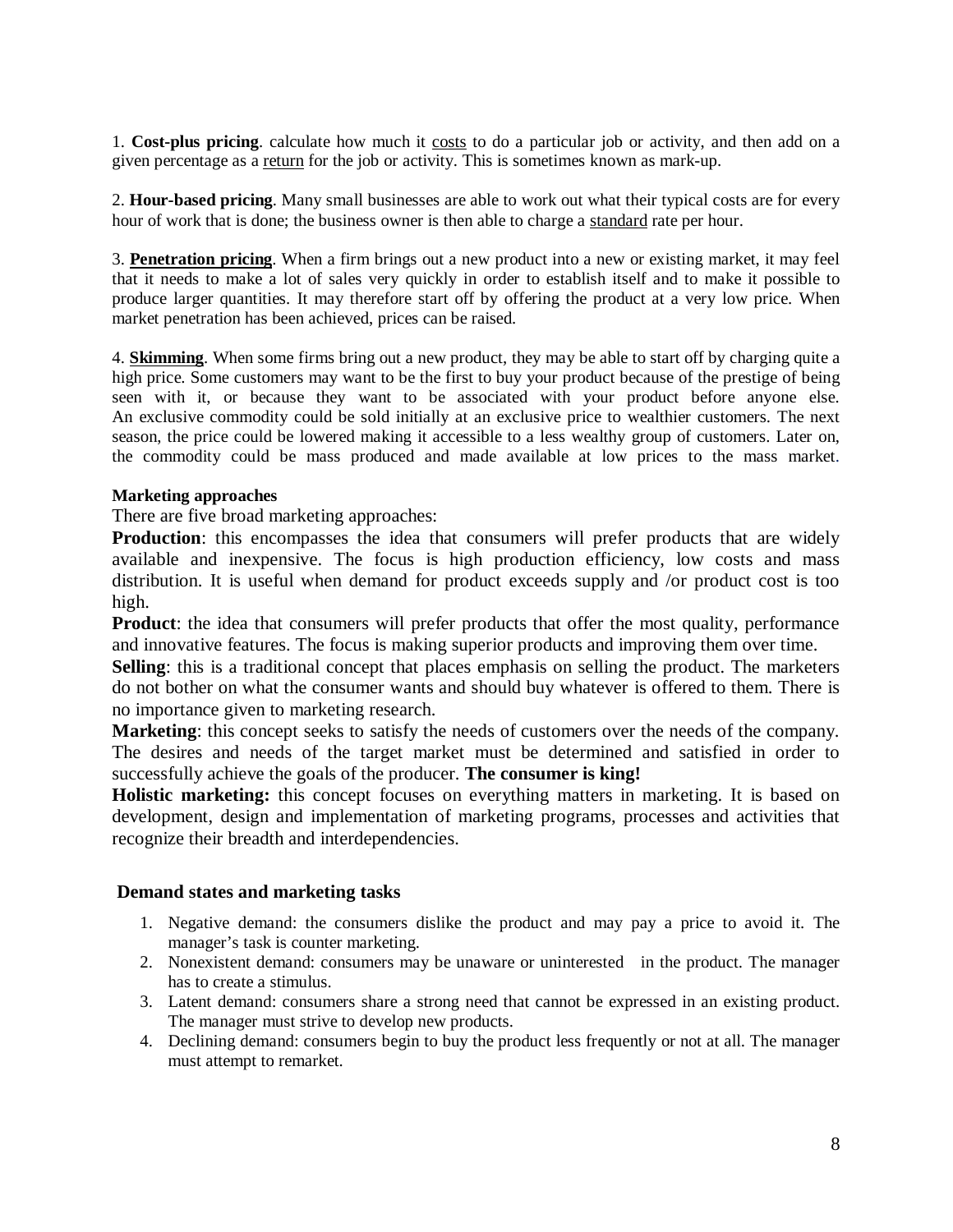- 5. Irregular demand; consumers purchases vary on a seasonal, monthly, weekly, daily or even hourly basis. The manager must synchronize his products to meet the market. It is known as syncro-marketing.
- 6. Full demand: consumers are adequately buying all products put in the market place. The marketing manager must maintain the market.
- 7. Overfull demand: more customers would like to buy the product than can be satisfied. The managers' task is to de-market.
- 8. Unwholesome demand: consumers may be attracted to products that have undesirable social consequences. The manager must get involved in social marketing.

# **TRAITS OF ENTREPRENEURS**

Some of the key personal traits that entrepreneurs should have are:

**Vision: They are Dreamers:** Entrepreneurs have a vision of what the future could be like for them and their businesses. And, more important, they have the ability to implement their dreams. Love/Passion /Devotion: Entrepreneurs love what they do. It is that love that sustains them when the going gets tough. And it is love of their product or service that makes them so effective

### at selling it.

**Determination:**They implement their ventures with total commitment. They seldom give up, even when confronted by obstacles that seem insurmountable.

## **Proactiveness**

**Attention to Details:** It is said that the devil resides in the details. That is never more true than in starting and growing a business. The entrepreneur must be on top of the critical details.

**Willingness to take risks and ability to manage risks/ Tolerance for ambiguity:** thinking outside the box?

## **Think Long term**

# **Endurance/Doggedness/Hardiness Factor**

**Decisiveness:** They don't procrastinate. They make decisions swiftly. Their swiftness is a key factor in their success.

**Doers:** Once they decide on a course of action, they implement it as quickly as possible.

**Dedication:** They are totally dedicated to their business, sometimes at considerable cost to their relationships with their friends and families. They work tirelessly. Twelve-hour days, and sevenday work weeks are not uncommon when an entrepreneur is striving to get a business off the ground.

**Destiny:** They want to be in charge of their own destiny rather than dependent on an employer.

**Dollars:** Getting rich is not the prime motivator of entrepreneurs. Money is more a measure of their success. They assume that if they are successful they will be rewarded.

**Distribute:** Entrepreneurs distribute the ownership of their businesses with key employees who are critical to the success of the business.

# **DEVELOPING A FINANCIAL PLAN**

A financial plan can be a budget, a plan for spending and saving future income. It will be used to track a business's income and expenses. Such analysis is used to answer questions about the fiscal status of a business. Irrespective of the size of an enterprise, it is necessary and effective management tool. In business it refers to three primary financial statements:

• Balance sheet

A balance sheet or statement of financial position is a summary of a person's or organizational balances. Assets, liabilities and ownership equity are listed as of a specific date, such as the end of its financial year. It is often described as a snapshot of a company's financial condition.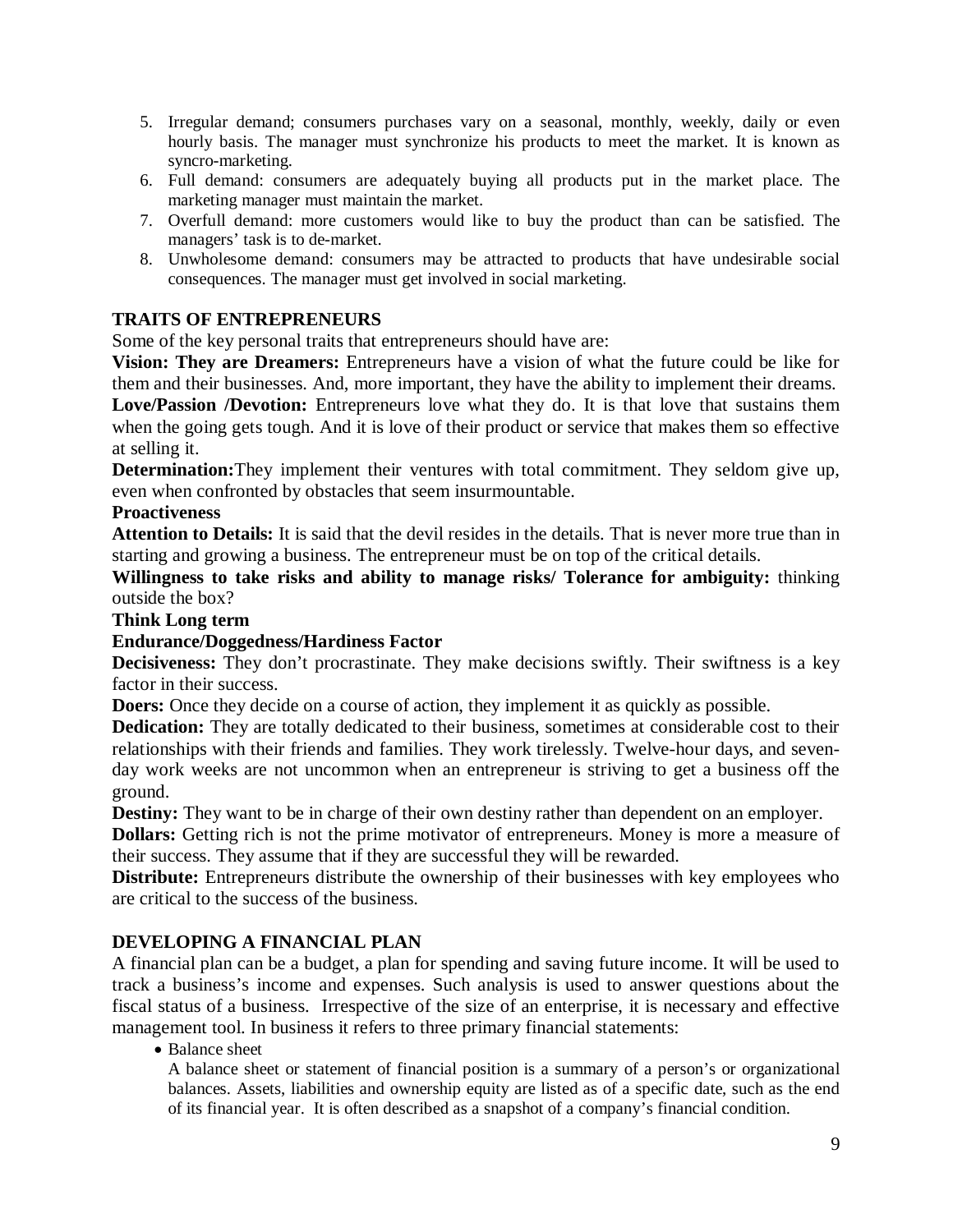• Income statement

Also called a profit and loss statement, an income statement is a company's financial statement that indicates how the revenue (money received from the sale of goods and services before expenses are taken out) is transformed into net income (the result after all revenues and expenses have been accounted for). The income statement shows managers and investors whether the company made or lost money during the period being reported. The income statement represents a period of time as contrasted with the balance sheet which represents a single moment in time.

• Cash flow statement

This is a financial statement that shows a company's flow of cash. The money coming into the business is called cash inflow and the money going out from the business is called cash outflow. As an analytical tool, the cash flow is useful in determining the short term viability of a company, particularly its ability to pay bills.

## **Financing the project**

Financing can be from internal or external sources.

- Internal Financing: personal funds can be used to begin the enterprise and expect sufficient cash to be generated from operations to meet cash needs.
- External financing can be equity financing (the use of an owner's personal funds, or the sale of partnership interests or corporate stock) or debt financing (the sale of bonds, equipment financing or commercial loans).

Most starting entrepreneurs will seek to obtain external financing from a commercial bank. As stated above, a business plan is a requirement to obtain a loan from a commercial bank. At a minimum, projected financial statements of the enterprise will be required, as well as a personal financial statement of the owner(s).

The projected financial statements must present a clear, detailed picture of the expected operating results and cash needs of the enterprise. When asking to borrow money, banks or investors require a fairly substantial equity investment (on the order of 20-25 percent of total financing, increasing with increased perceived risk). The cash flow projection should indicate a comfortable cushion with respect to debt service; earnings should be projected as some multiple of the amount required to make principal and interest payments on the debt. The financial history of the owner(s) should be clean; in most start-up cases, the lender will require that the debt of the enterprise be a personal obligation of the owner(s) as well.

# *Types of finance*

The various forms of finance and ways of obtaining credit include:

- Equity Individual, Family, Friends, Capital Market and SMIEIS
	- o Capital Market

As the businesses grow their funding needs will be so much that meeting them through the money market with the attendant costs could cripple the business. The burden becomes heavy for the promoter(s) to bear. At this point a well-run enterprise could approach the Nigerian Stock Exchange for listing. Upon meeting the listing requirements (which are usually less stringent for small incorporated companies) they will be taken to the market where funds are raised on their behalf. Equity capital does not attract costs. The investors expect dividends and capital growth.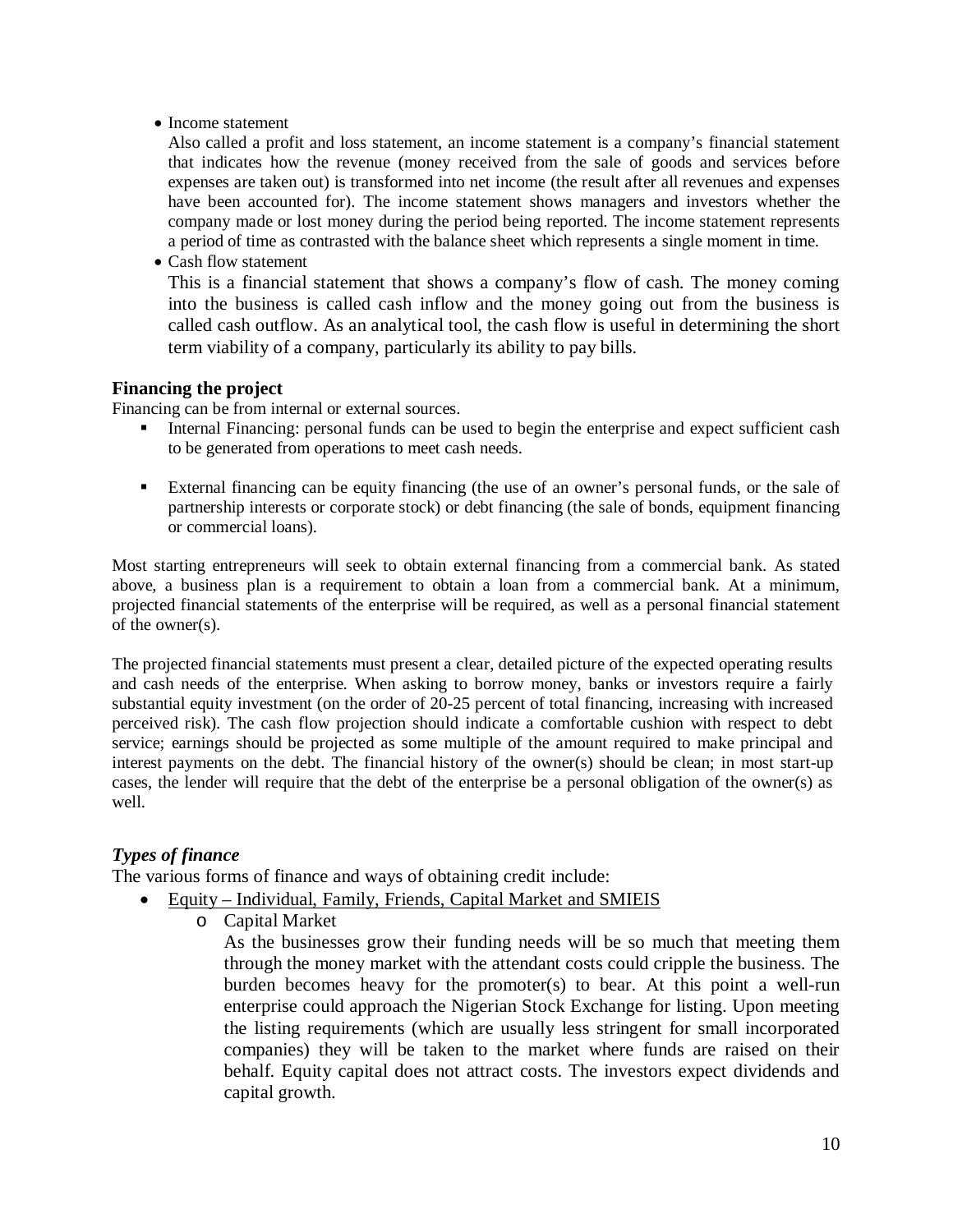• Small Medium Industry Equity Investment Scheme(SMIEIS) SMIEIS is an equity investment scheme NOT a Loan Scheme. Under the scheme banks are expected to set aside 10% of profit before tax for investment in small and medium enterprises.

# • Overdraft

This is particularly used to provide short-term working capital to tide over the production cycle, finance for seasonal requirements, bridging finance for the purchase of a property or plant with repayment coming from the realization of another asset. The advantages of overdraft include the following:

- The system is simple and arrangement can be negotiated and set up very quickly.
- The system is flexible, there is no minimum level, and sums can be drawn and repaid within the agreed limit at any time entirely at the option of the borrower without prior notice.
- It is one of the cheapest forms of borrowing; interest is repayable only on the amount outstanding each day building up and being charged at the end of the month.
- A facility once approved is renewable subject to the credit worthiness of the borrower and any special factors.

The disadvantages are that overdraft is repayable on demand, though this is rarely required, and that rate of interest is increased if the bank's base rate is raised.

# Term Loans (Short, Medium and Long Term)

These are classified into short, medium and long term. For instance the overdraft discussed above is a short-term loan. A short-term loan has a life of between 3 months to a year in practice; although in theory, and in more developed financial markets, they have expiry of between  $1 - 3$  years.

Medium-term loans are principally provided by banks and repayment may occasionally be made in one sum at an agreed date, by installments over a period. The pattern of repayment can be tailored to fit the earning capacity of the asset being acquired. The lender will seek to satisfy himself in advance about the quality of a firm's management and about projected cash flow so as to establish that repayment can be met.

*Advantages of a term-loans is that*

- It contractually assures the borrower of the stability of finance as to both term and amount.
- If at a fixed rate of interest, it enables the borrower to estimate his future cash flow with greater confidence.
- It enables a hardcore overdraft to be funded (with the discipline of scheduled reduction and repayment).
- It can strengthen the firm's balance sheet by showing that borrowing is firmly available for a definite period ahead, and is not dependent on the vicissitudes, which affect the availability of short term finance.

• Leasing

The leasing of equipment and vehicles, particularly cars, is another way by which firms may be able to obtain short term finance. This is a distinctive form of finance under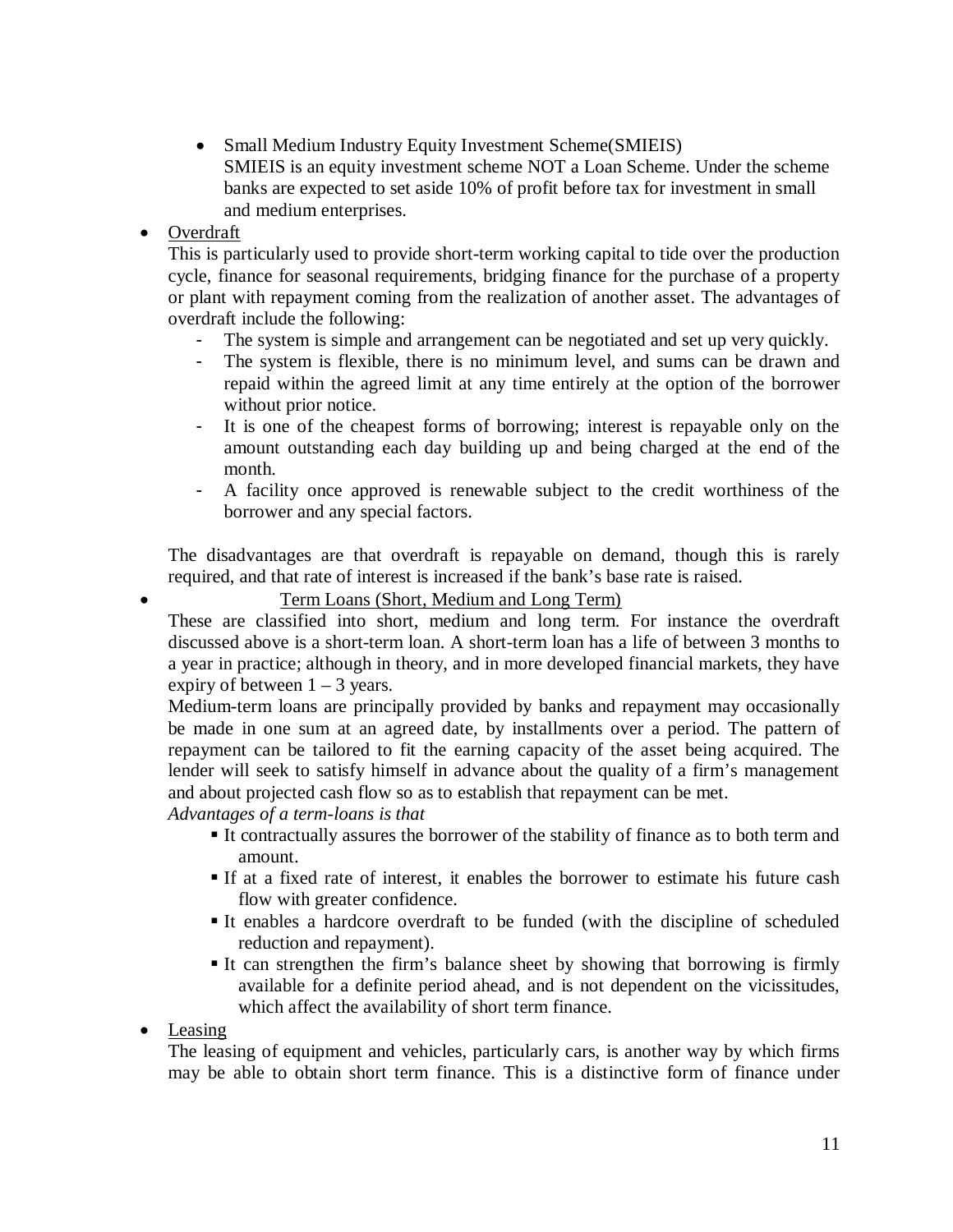which the leasing company or bank buys plant or required equipment as chosen by a business and leases it to the business at an agreed rental. There are two types of lease: *Operating lease*

The goods are leased for only part of their estimated life, such that the rental covers only part of their capital costs.

*Finance lease*

Also called a full pay out lease, it entails payment of amounts, over an obligatory period which are sufficient to cover the capital cost of the leased goods and give the leasing organization some profit.

• Hire Purchase

This source avails the businessman ownership of property after making initial down payment and paying regular fixed amounts over an agreed period.

• Factoring

This is a continuing arrangement by which the factoring company purchases all the trade debts due to a business as they arise; providing a sales ledger accounting service and relieving the businessman from debt collection, thereby

providing cash for his day-to-day needs. The factor may provide funds either by making cash payments of up to 80% of the value of each new sales invoice raised.

• Invoice Discounting

This is another source of finance to the entrepreneur. It is a means of generating cash by selling to an invoice discount company either a selection of invoices on a firm's larger debtors or an entire sales ledger. By this arrangement the client receives an agreed proportion (up to 75%) of the gross amount due on the assigned invoices. Unlike factoring, the responsibility for collection of the debts sold remains with the client. In all, invoice discounting is a simple, flexible source of finance enabling a business temporarily to increase its working capital.

# **SECURING BANK LOAN**

# **Definition of bank**

The word bank enlivens an environment that is strategic to the operations of business, legal educational and even religious systems. Collins Concise English dictionary defines a bank as " an institution offering services such as safe-keeping of money and documents and lending of money at an interest" This therefore shows that banking institution exist to facilitate or specifically finance growth of trade among people that are separated by any physical divide.

# **The Role of Banks**

Banking has remained a system in which individual or corporate bodies trade in money-which is the medium of exchange. Simply put, Banks are financial intermediates between those who have surplus fund and those are in deficit of funds.

During the early days of banking in Nigeria, the role of local banks was to support indigenous business that hardly attracted the fancy of foreign banks.

There is no doubt that banking institution plays a very vital role not only in mobilizing and channeling financial resources but also as a veritable instrument of efficient payment system as well as a vehicle for implementing the monetary policy of any country.

*Services Rendered by the Banks.*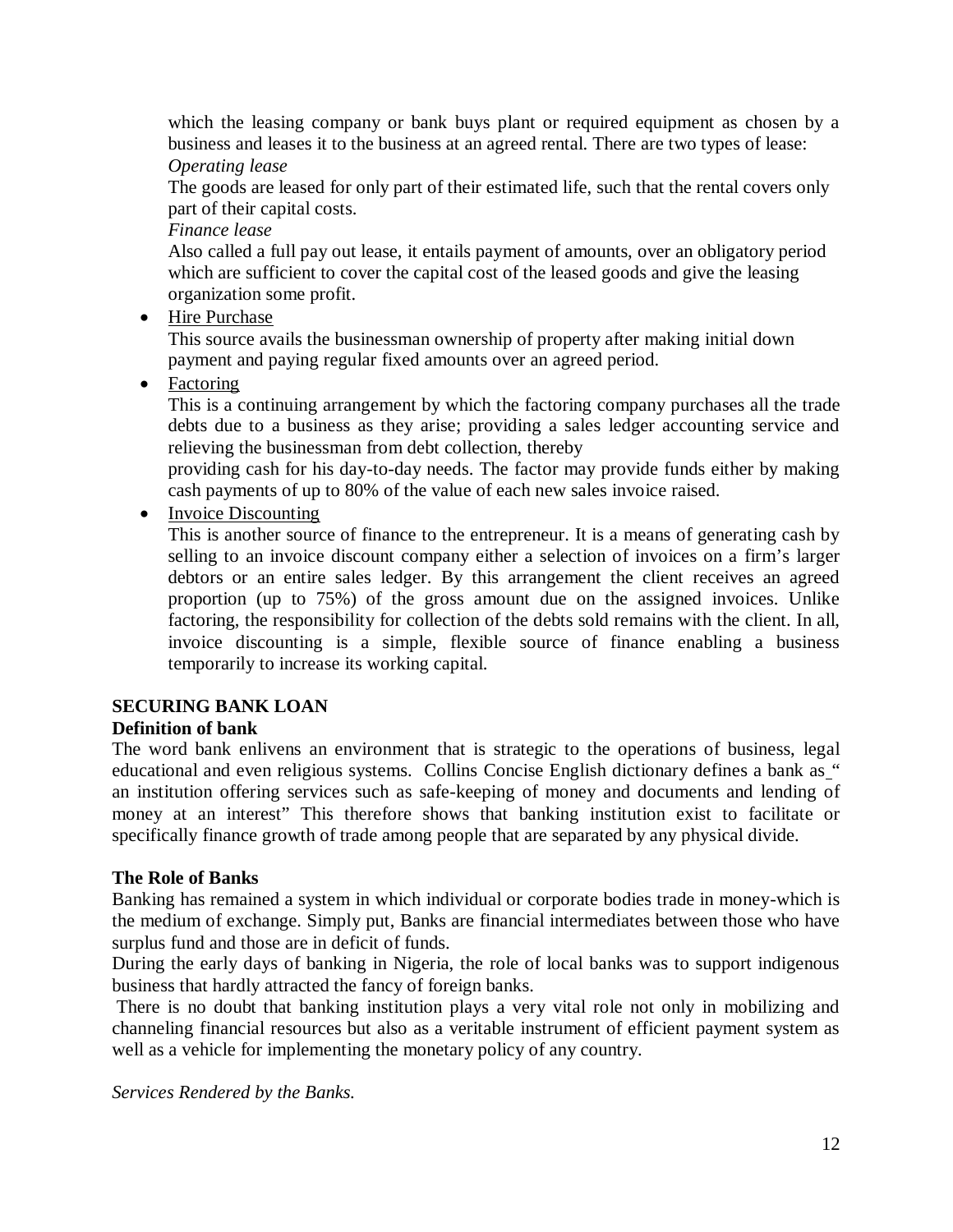- ❖ Deposit Mobilization
- Safe custody
- $\triangle$  Provision of credit facilities
- Business advisory services

Our topic of today is to be discussed under the credit facility otherwise known as Loan and Advances

Loan is perhaps one of the oldest and most important functions of a bank. A bank through its intermediation role is able to channel the surplus deposits of its customer as credit to the needy customers in order to earn a return. The success or failure of bank depends on, among other things, its ability to grant recoverable credit facilities and make reasonable margin from them.

## **Types of loan**

- $\checkmark$  Short term loan
- $\checkmark$  Medium term loan
- $\checkmark$  Long term loan

Short term loan is the facility granted for between overnight to maximum of one and half or two in some cases years and examples of such are overnight lending, bridging finance, overdraft facility consumer loans to acquire household items or car loan etc

Medium is the type of loan granted between 2 to maximum of 5 years. This is to assist the customer to stabilize its business activities or finance the purchase of heavy equipments. Example of such are Leasing finance, letters of credit financing car loan depending on the type of car to be bought, share loan etc.

Long term loan is granted between 5years and above and examples are mortgage loan to either purchase a landed property or acquire a building etc.

Loans are not an activity involving the distribution of national cake as some people seem to believe. Some seekers of credit are only interested in securing the fund without bothering themselves about the means of repayment. Lending principles can become useless if the borrower right from the start has a primary intention of not repaying the lender whether he succeeds or fails in his business endeavor.

In assessing credit, the bankers use a mixture of experience, technical knowledge and common sense in reaching their conclusion on whether or not to lend. There are various mnemonics used by various banking organization as a general guide or checklist when assessing credit applications.

The mnemonics include **CCCPARTS** meaning Character, Capacity, Capital, Purpose, Amount, Repayment, Terms and Security.

Application for credit assistance from a customer can take any form but essentially it must include the name of the borrower, the purpose of the amount needed, the duration of the advance and a plan for the repayment of the loan.

*Character:* Character is considered to be germane in considering a customer for loan facility. This is achieved in the process of interviewing the prospective customer. i.e. his life style, family size, other financial obligation etc.

*Capacity*: The ability to manage the financial resources being sourced is also important to the lender. i.e. his past experience in handling such a project or business will useful to the lender to determine whether to grant or not.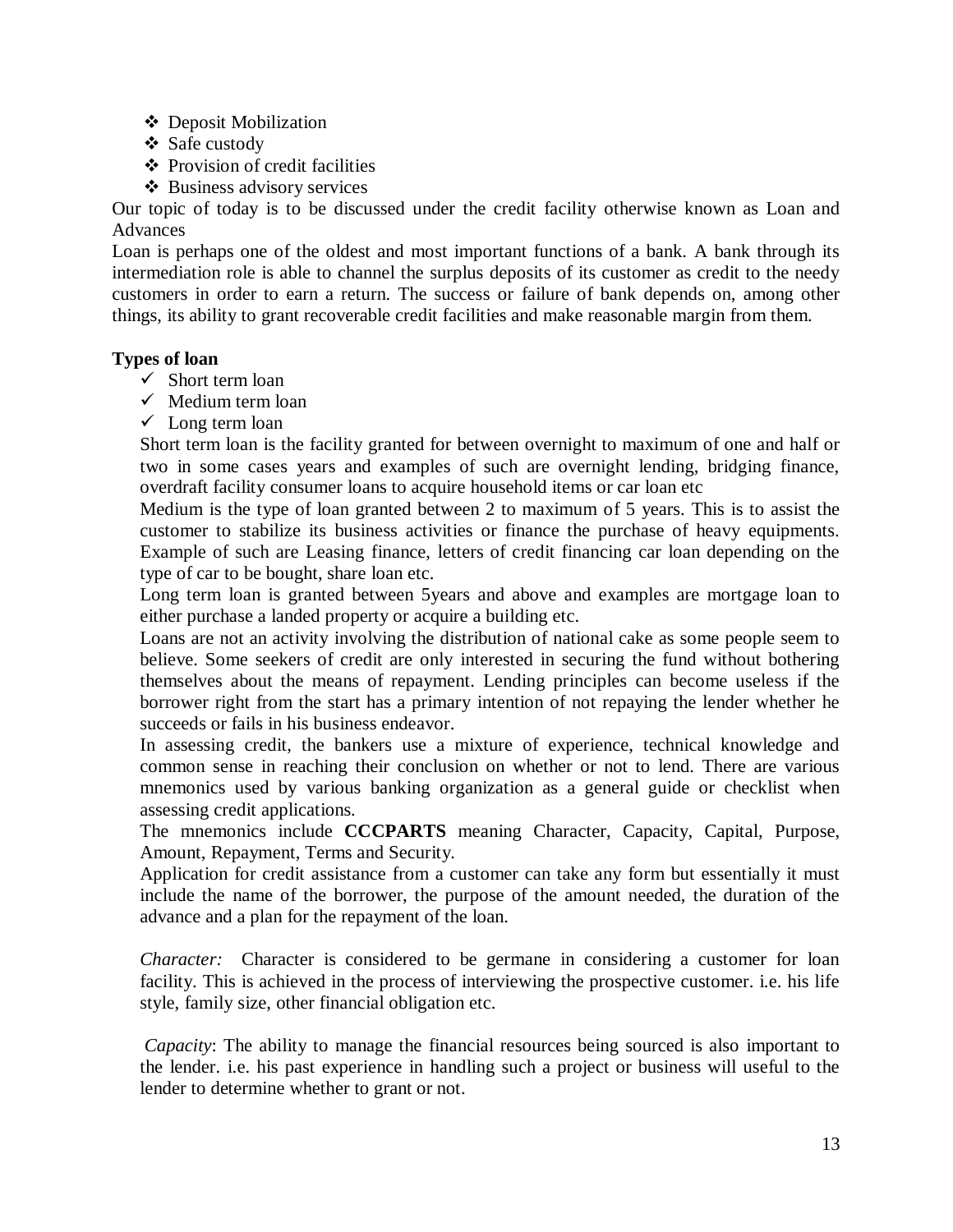*Capital*: In some cases, the banks want the customer to share the risk of the project or business to be financed with them by contributing his or her quota to the project. Usually, this is done in form of percentage i.e. 10 to 70 as the case may be.

*Purpose*: No bank will lend for an illegal purpose as such contract is void ab initio. The purpose for which a loan is required will be determined among other things risk involved. The bank has to assure itself that the purpose is achievable.

*Amount:* The amount required must be adequate for the purpose of the advance. The banker must not lend too much or too little. It is therefore important that the banker confirms that the amount applied for by the borrower is enough and all incidental expenses are adequately provided for. A cash budget analysis will be desirable in most circumstances if the adequacy of the amount asked for cannot be determined by the rule of the thumb.

*Sources and Plans of Repayment:* The source and plan of repayment must be clearly stated at the beginning and the lender must establish the degree of certainty that the repayment is clear and feasible. For personal loan, repayment normally comes from surplus income after taking into consideration all commitments. The repayment of credit facility to a business will come from profit.

*Terms of the loan:* The duration of the facility has important relationship with the banker's source of fund. If the term of a banker's source of finance is short, the credit facility to be granted must be of short duration and if the source of fund is medium/long credit granted will be along same line of medium/long term.

*Security/Collateral:* It is important to satisfy all other cannons of lending irrespective of the security the borrower has available.

## **BUSINESS ENVIRONMENT**

**The term 'business environment' refers to external forces, factors and institutions that are beyond the control of the business and they affect the functioning of a business enterprise.**

## **Meaning of Business Environment**

The success of every business depends on adapting itself to the environment within which it functions. For example, when there is a change in the government polices, the business has to make the necessary changes to adapt itself to the new policies. Similarly, a change in the technology may render the existing products obsolete, as we saw when introduction of computer replaced the typewriters; the colour television has made the black and white television out of fashion. Again a change in the fashion or customers' taste may shift the demand in the market for a particular product, e.g., the demand for jeans reduced the sale of other traditional wear.

All these aspects are external factors that are beyond the control of the business. So the business units must have to adapt themselves to these changes in order to survive and succeed in business.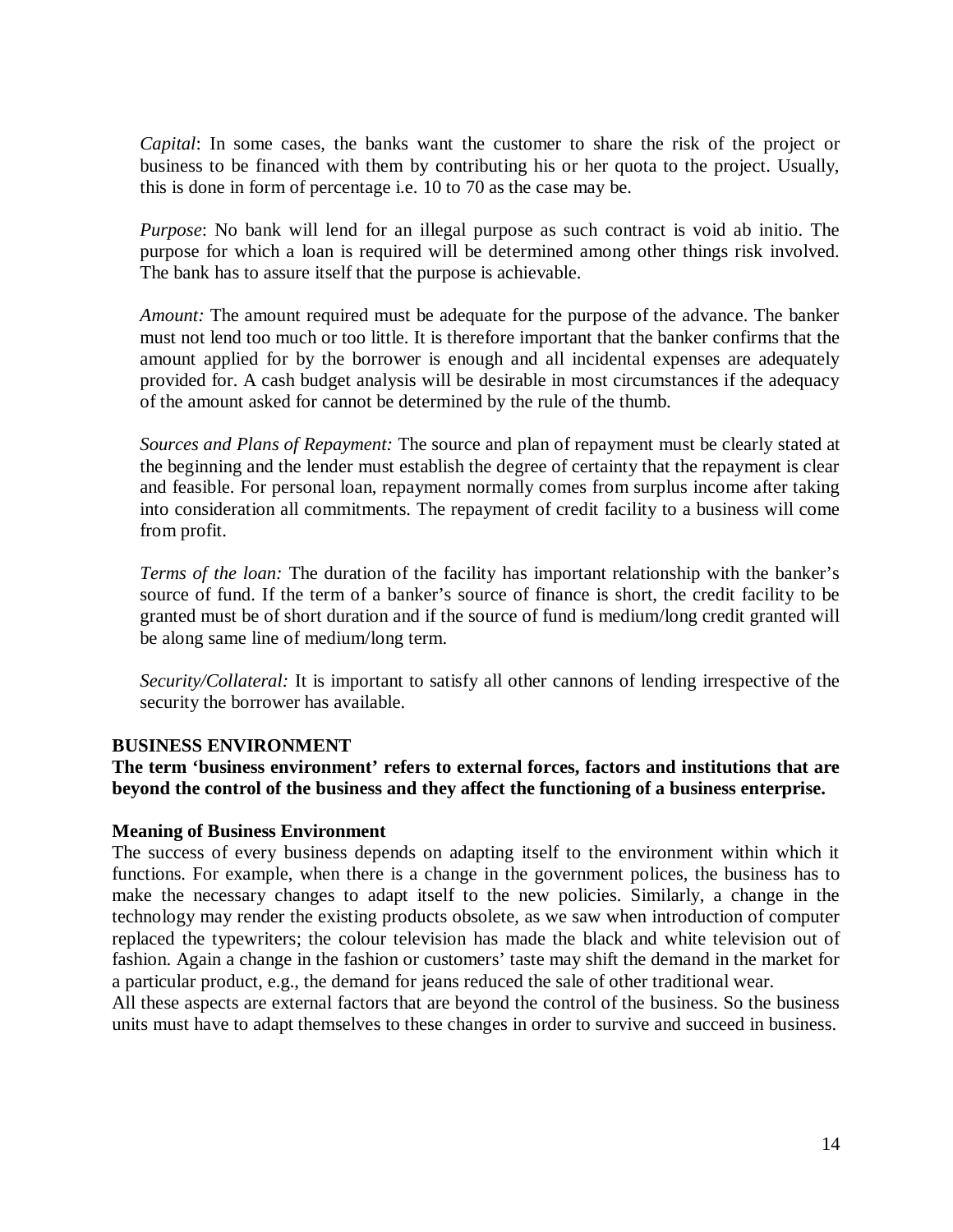These include customers, competitors, suppliers, government, and the social, political, legal and technological factors etc. Some of these factors or forces have direct influence over the business firm, while others may operate indirectly.

## **Features of the Business Environment**

(a) The business environment is dynamic in nature, that means, it keeps on changing.

(b) The changes in business environment are unpredictable. It is very difficult to predict the exact nature of future happenings and the changes in economic and social environment. .

(c) Business Environment differs from place to place, region to region and country to country. Political conditions in Nigeria differ from those in Ghana. Taste and values cherished by people in Nigeria and Benin vary considerably.

## **Importance of Business Environment**

A specific, proper understanding of the social, political, legal and economic environment helps the business in the following ways:

- **Determining Opportunities and Threats:** The interaction between the business and its environment would identify opportunities for and threats to the business. It helps the business enterprises for meeting the challenges successfully.
- **Giving Direction for Growth:** The interaction with the environment leads to opening up new frontiers of growth for the business firms. It enables the business to identify the areas for growth and expansion of their activities.
- **Continuous Learning:** Environmental analysis makes the task of managers easier in dealing with business challenges. The managers are motivated to continuously update their knowledge, understanding and skills to meet the predicted changes in realm of business.
- **Image Building:** Environmental understanding helps the business organizations in improving their image by showing their sensitivity to the environment within which they are working. For example, in view of the shortage of power, many companies have their own generating setsin their factories to meet their own requirement of power.
- **Meeting Competition:** It helps the firms to analyse the competitors' strategies and formulate their own strategies accordingly.
- **Identifying Firm's Strength and Weakness:** Business environment helps to identify the individual strengths and weaknesses in view of the technological and global developments.

## **Types of business environment**

The business environment may be classified as

- (a) Economic environment; and
- (b) Non-economic environment.

The **economic environment** includes economic conditions, economic policies and economic system of the country.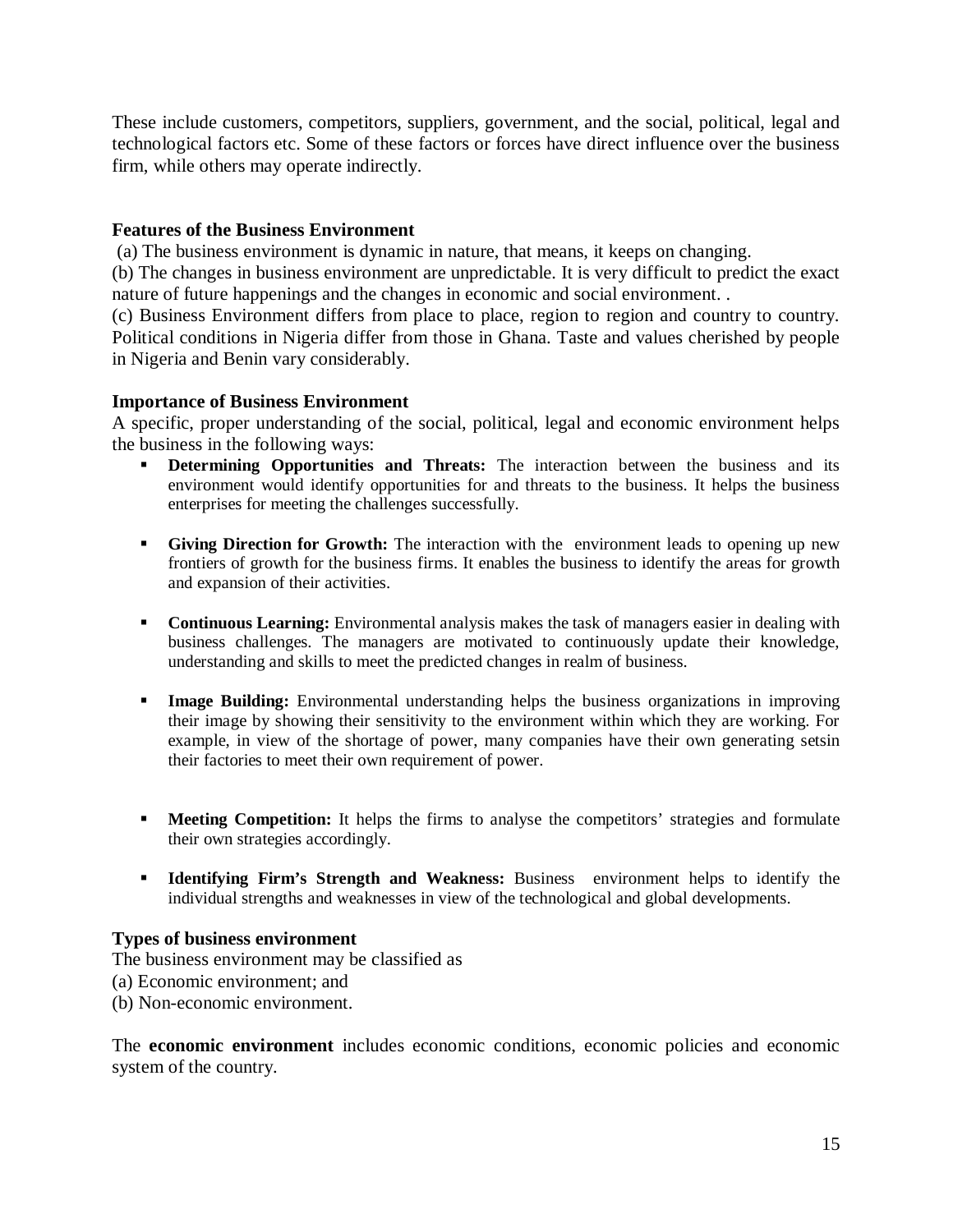**Non-economic environment** comprises social, political, legal, technological, demographic and natural environment. All these have a bearing on the strategies adopted by the firms and any change in these areas is likely to have a far-reaching impact on their operations.

## *Economic environment*

- (a) **Economic Conditions:** The economic conditions of a nation refer to a set of economic factors that have great influence on business organizations and their operations. These include gross domestic product, per capita income, markets for goods and services, availability of capital, foreign exchange reserve, growth of foreign trade, strength of capital market etc. All these help in improving the pace of economic growth.
- (b) **Economic Policies:** All business activities and operations are directly influenced by the economic policies framed by the government from time to time. Some of the important economic policies are:
	- Industrial policy: *Covers all those principles, policies, rules, regulations and procedures, which direct and control the industrial enterprises of the country and shape the pattern of industrial development*
	- Fiscal policy: *It includes government policy in respect of public expenditure, taxation and public debt.*
	- Monetary policy: *It includes all those activities and interventions that aim at smooth supply of credit to the business and a boost to trade and industry.*
	- Foreign investment policy *This policy aims at regulating the inflow of foreign investment in various sectors for speeding up industrial development and take advantage of the modern technology.*
	- Export –Import policy (Exim policy) *It aims at increasing exports and bridge the gap between expert and import. Through this policy, the government announces various duties/levies. The focus now-a-days lies on removing barriers and controls and lowering the custom duties.*

The government keeps on changing these policies from time to time in view of the developments taking place in the economic scenario, political expediency and the changing requirement. Every business firm has to function strictly within the policy framework and respond to the changes therein.

- (c) **Economic System:** The world economy is primarily governed by three types of economic systems, viz.,
	- Capitalist economy: Emphasis on private ownership.
	- Socialist economy: Resources are owned and managed by the state.
	- Mixed economy: Co-existence of public and private sectors.

## **Non-Economic environment**

The various elements of non-economic environment are as follow:

# **(a) Social Environment**

The social environment of business includes social factors like customs, traditions, values, beliefs, poverty, literacy, life expectancy rate etc. The social structure and the values that a society cherishes have a considerable influence on the functioning of business firms.

*During festive seasons there is an increase in the demand for new clothes, sweets, fruits, flower, etc. Due to increase in literacy rate the consumers are becoming more conscious of the quality of*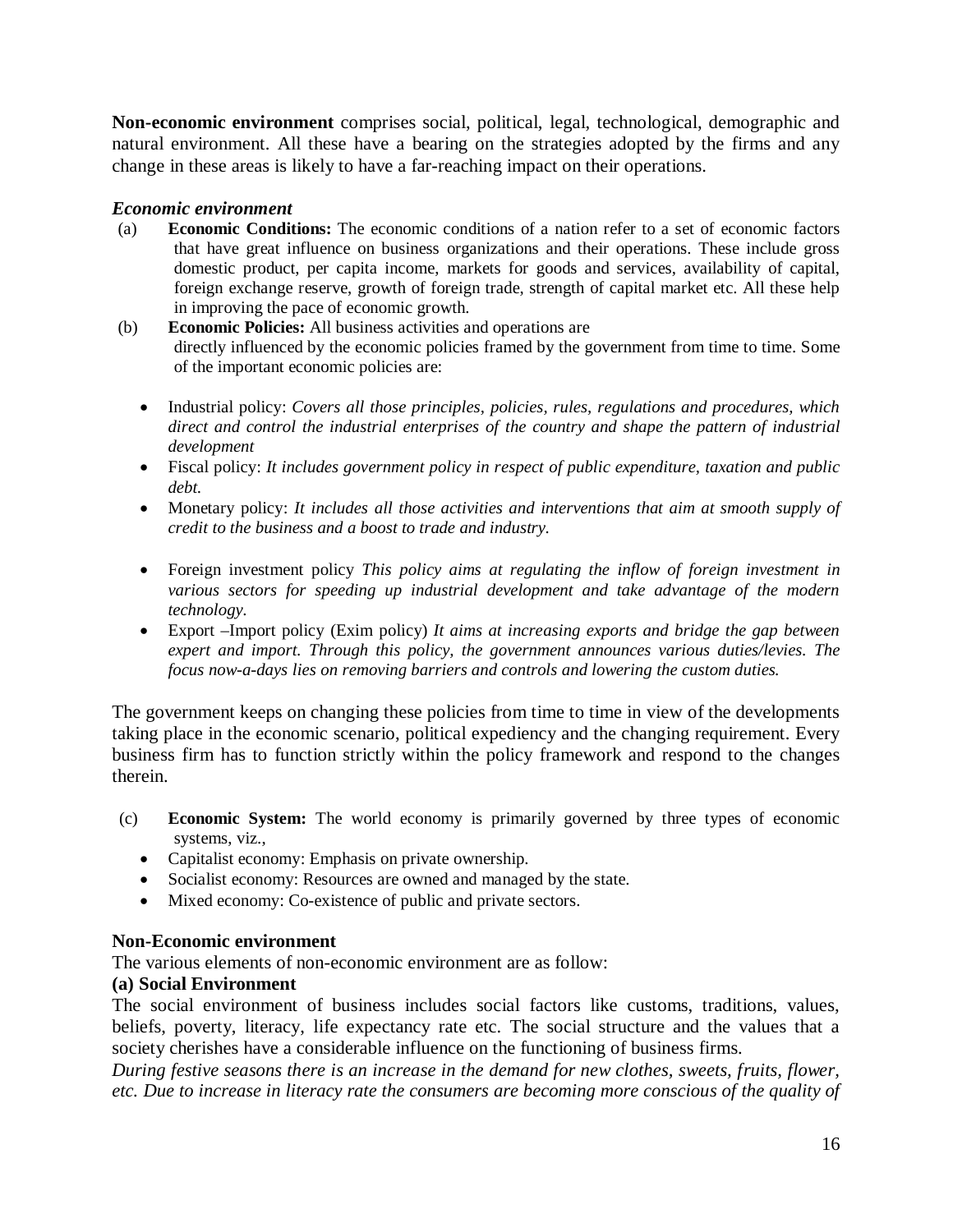*the products. Due to change in family composition, more nuclear families with single child concepts have come up. This increases the demand for the different types of household goods. It may be noted that the consumption patterns, the dressing and living styles of people belonging to different social structures and culture vary significantly.*

# **(b) Political Environment**

This includes the political system, the government policies and attitude towards the business community and the unionism. All these aspects have a bearing on the strategies adopted by the business firms. The stability of the government also influences business and related activities to a great extent. It sends a signal of strength, confidence to various interest groups and investors. Further, ideology of the political party also influences the business organization and its operations. You may be aware that Coca-Cola, a cold drink widely used even now, had to wind up operations in India in late seventies.

Trade union activities can also influence the operation of business enterprises. Strikes, lockouts and labour disputes adversely affect the business operations.

# **(c) Legal Environment**

This refers to set of laws, regulations, which influence the business organizations and their operations. Every business organization has to obey, and work within the framework of the law.

Besides, the above legislations, the following are also form part of the legal environment of business.

# **(i) Provisions of the Constitution:**

(ii) (ii) **Judicial Decisions:**

## . **(d) Technological Environment**

Technological environment include the methods, techniques and approaches adopted for production of goods and services and its distribution. Hence, in order to survive and grow in the market, a business has to adopt the technological changes from time to time. R&D).

# **(e) Demographic Environment**

This refers to the size, density, distribution and growth rate of population. All these factors have a direct bearing on the demand for various goods and services. For example a country where population rate is high and children constitute a large section of population,

then there is more demand for baby products. Similarly the demand of the people of cities and towns are different than the people of rural areas. The high rise of population indicates the easy availability of labour. These encourage the business enterprises to use labour intensive techniques of production.

Availability of skill labour in certain areas motivates the firms to set up their units in such area. For example, the business units from America, Canada, Australia, Germany, UK, are going to India and China due to easy availability of skilled manpower. Thus, a firm that keeps a watch on the changes on the demographic front and reads them accurately will find opportunities knocking at its doorsteps.

# **(f) Natural Environment**

The natural environment includes geographical and ecological factors that influence the business operations. These factors include the availability of natural resources, weather and climatic condition, location aspect, topographical factors, etc. Business is greatly influenced by the nature of natural environment. For example, sugar factories are set up only at those places where sugarcane can be grown. It is always considered better to establish manufacturing unit near the sources of input.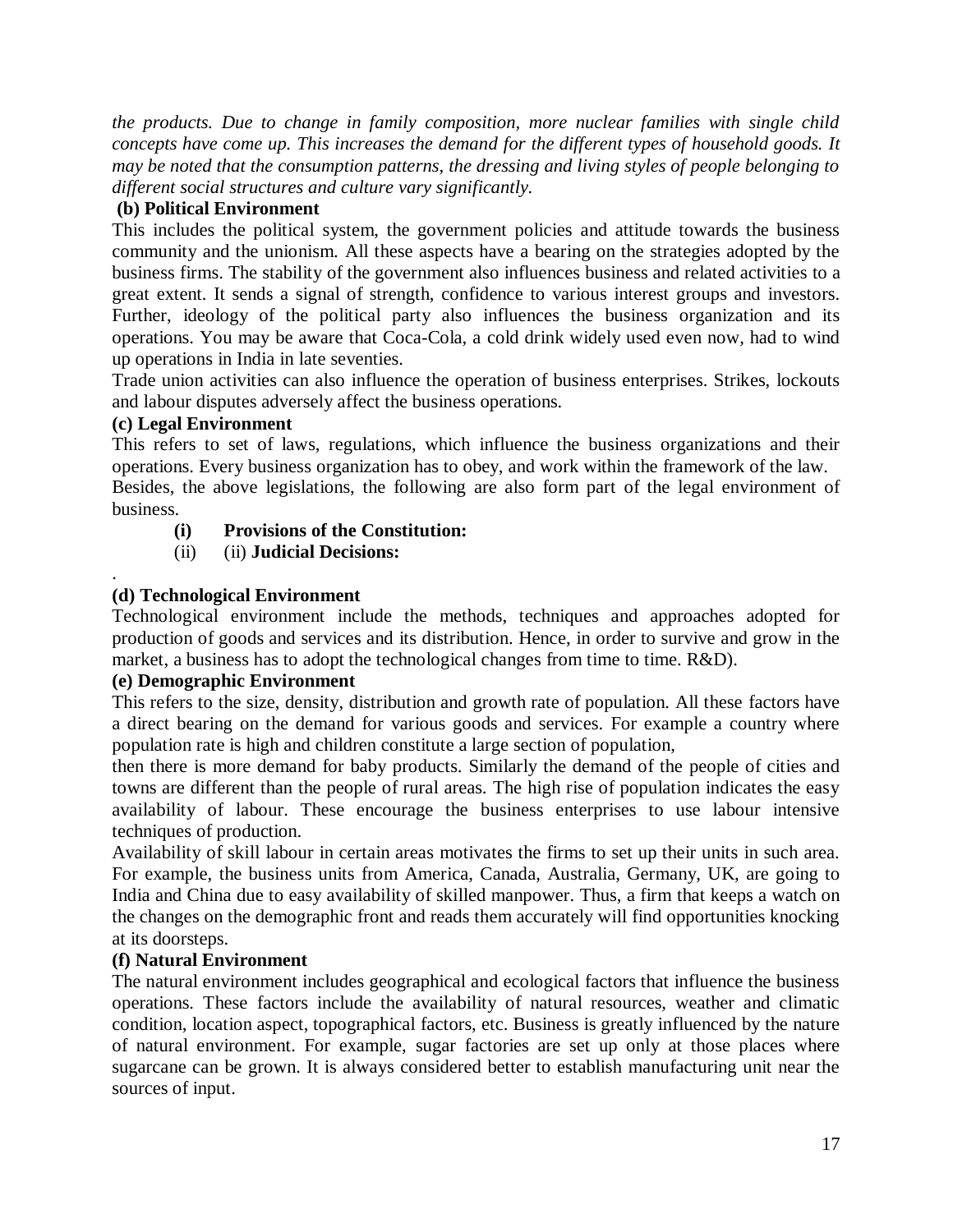## **Social responsibility of business**

Every business enterprise is an integral part of the society. It uses the scarce resources of the society to continue and grow. Hence, it is important that no activity of business is injurious to the long run interests of the society. However, it is observed that, in practice, there are a few socially undesirable aspects of business such as, polluting the environment, non-payment of taxes, manufacturing and selling adulterated products, giving misleading advertisement and so on. This has resulted in the development of the concept of social responsibility of business whereby the owners and managers of business are made conscious about the responsibilities of their business towards the community and its customers, workers etc.

## **Meaning of social responsibility**

Social responsibility of business refers to the obligation of business enterprises to adopt policies and plans of actions that are desirable in terms of the expectation, values and interest of the society. It ensures that the interests of different groups of the public are not adversely affected by the decisions and policies of the business.

## **Social responsibilities towards different groups**

The responsibilities of the business towards various groups include.

(a) **Responsibility towards the shareholders or owners:** They should be provided with a fair return on their investment. You know that in case of companies it takes the form of dividends.

(b) **Responsibility towards the Employees:** A business enterprise must ensure a fair wage or salary to the workers based on the nature of work involved and the prevailing rates in the market. The working conditions must be good in respect of safety, medical facilities, canteen, housing, leave and retirement benefits etc. They should also be paid reasonable amount of bonus based on the business earnings. Preferably, there should also be a provision for their participation in management

(c) **Responsibility towards the Consumers:** A business enterprise must supply quality goods and services to the consumers at reasonable prices. It should avoid adulteration, poor packaging, misleading and dishonest advertising, and ensure proper arrangement for attending to customer complaints and grievances.

(d) **Responsibility towards the Government:** A business enterprise must follow the guidelines of the government while setting up the business. It should conduct the business in lawful manner, pay the taxes honestly and on time. It should not indulge in any corrupt practices or unlawful activities.

(e) **Responsibility towards the Community:** Every business is a part and parcel of our community. So it should contribute towards the general welfare of the community. It should preserve and promote social and cultural values, generate employment opportunity and contribute towards the upliftment of weaker sections of the society. It must take every step to protect the physical and ecological environment of the society. It should contribute to the community development programmes like public health care, sports, cultural programmes.

## **BUSINESS ETHICS**

The word 'Ethics' originates from the Greek word 'ethos' meaning character, conduct and activities of the people based on moral principles. It is concerned with what is right and what is wrong in human behaviour on the basis of standard behaviour or conduct accepted by the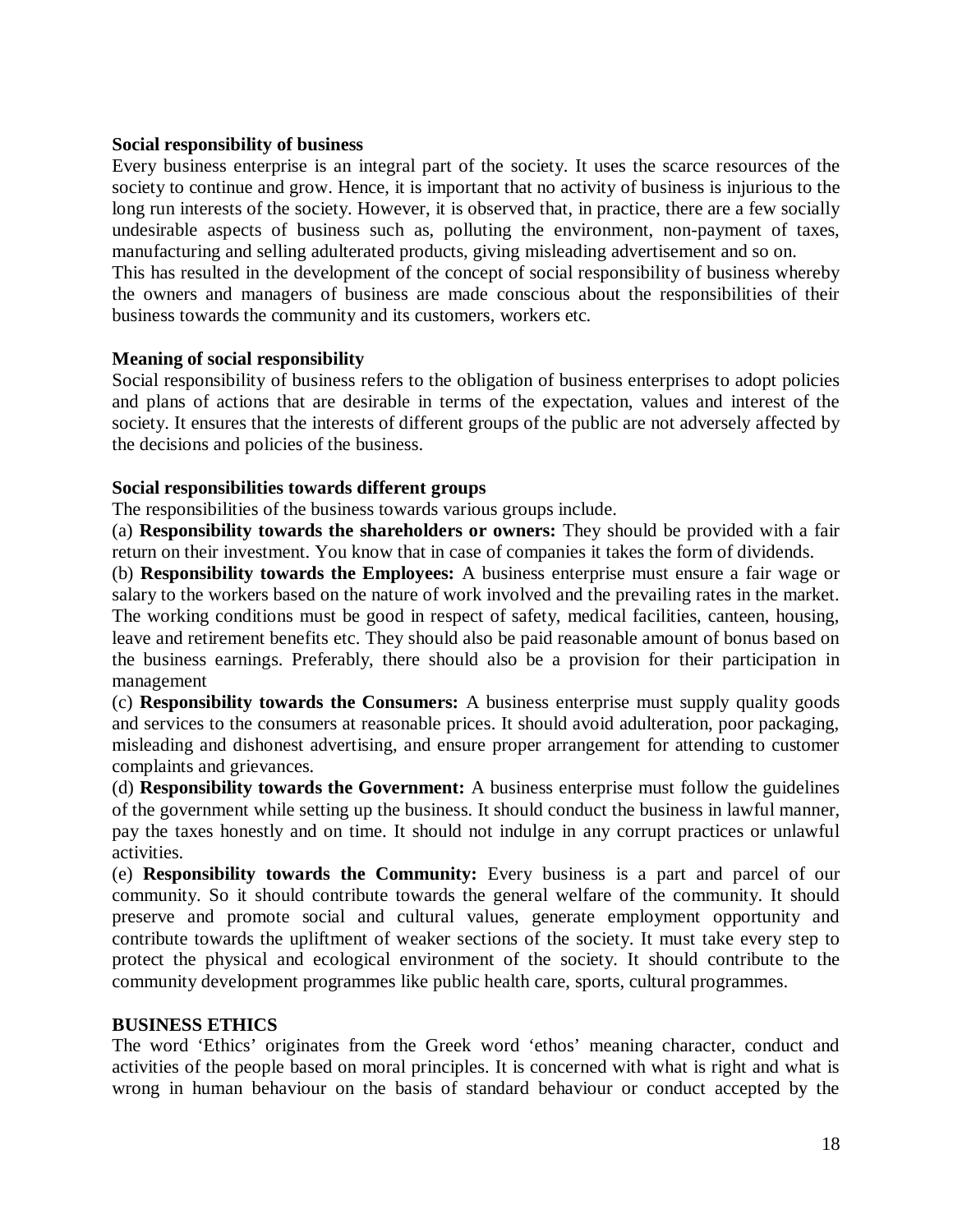## society. **Honesty, truthfulness, compassion, sympathy, feeling of brotherhood etc. are considered ethical**.

From the business point of view, business ethics are the moral principles, which guide the behaviour of businessmen or business activities in relation to the society. It provides certain code of conduct to carry on the business in a morally justified manner. Running the business without adopting unfair practices, being honest and truthful about quality of goods, charging fair prices, abiding to laws, paying taxes, duties and fees to the government honestly are some of the ethical behaviour of business.

## **PROBLEMS OF SMEs IN NIGERIA**

A major gap in Nigeria's industrial development process in the past years has been the absence of a strong and virile MSME sub sector. SMEs have been widely acclaimed as the engine eof growth in most developed economies: in Japan, SMEs employ 80% of the total workforce while it is 46% and 50% in USA and Germany respectively. In Nigeria it is less than 20%.

Small businesses in Nigeria have not been competitive and profitable for a number of reasons: Labour intensive production processes

Centralized management

Limited access to financing (short to long terms)

Over dependence on imported technology, raw materials and spare parts

Poor inter and intra sectoral linkages

These small businesses in Nigeria also lack: R&D capabilities and incentives Appropriate management skills Are ignorant of technological advancements End up sometimes purchasing obsolete and inefficient equipment Lack the spirit of partnership

The operating environment for SME businesses in Nigeria include:

Inadequate and inefficient infrastructural facilities which tend to escalate costs of production Weak demand for their products arising from low and dwindling consumer purchasing power as well as the inability to compete with similar imported products

Proliferation of business regulations – too many regulatory agencies to contend with: Standards Organization of Nigeria (SON), National Agency for Food and Drug Administration  $(NAFDAC); ...$ 

Multiplicity of taxes, levies, charges

Lack of access/ high cost of loanable funds

Inappropriate technical and technological manpower arising from faulty educational curriculum

# **FRAUD PREVENTION AND CONTROL**

The Collins English Dictionary defines fraud as 'a fraud is criminal offence in which a person acts in a deceitful way. Fraud can therefore be categorized as either internal or external.'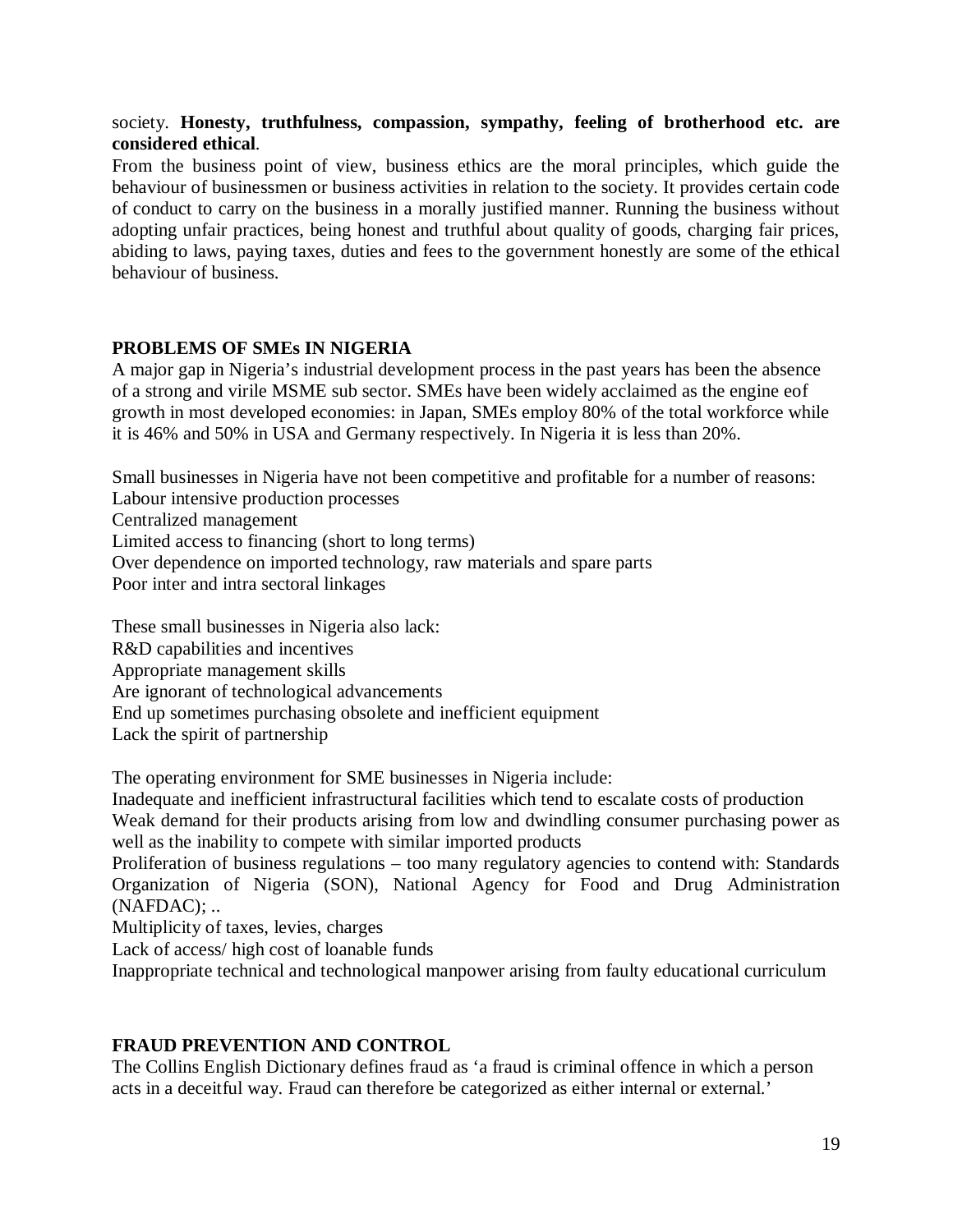Everyone in an organization has a role to play in the prevention of fraud. It can be prevented in organizations by putting in place financial controls, non –financial systems and management oversight. Research has shown however, that reliance on internal controls and external audit are insufficient.

Fraud is recorded in the public and the private sectors but it is normally not publicized and organizations are known to deal with the problem internally.

Fraud can be classified as internal when employees in an organization identify an opportunity and commit acts of fraud. External fraud is committed when outsiders such as suppliers and service providers defraud the organization, in some instances they would be working with internal staff. Following are various types of internal and external fraud:

- 1. Factual misrepresentation: facts about a cheque transaction can easily be misrepresented by an employee by altering the print to read a higher value after authorization and signature. The organizations accounts may be misrepresented by entering non-existent figures in the ledger. The employee can also collude with suppliers to provide invoices with inflated prices.
- 2. Breach of trust**:** The head of an organization is put in that position in order to serve the needs of the shareholders, and is thus expected to act for someone else's benefit as a trustee. If the head decides to divert resources in order to buy him or herself an expensive personal car, the fiduciary role is breached, and the Director or Coordinator has committed fraud.
- 3. Suppression of truths: The organization benefitting from a donation can easily suppress information by reporting the progress of a project and taking pictures of non-existent structures and submitting these to a donor who is far away; whilst in truth nothing is happening on the ground. Critical receipts and vouchers may be destroyed deliberately to suppress the truth, or electronic information manipulated, in order to reflect what the Directors wants the donor to believe whilst the original accurate facts and figures have been destroyed.
- 4. Omission of critical facts: Critical facts in a transaction could be omitted by error or deliberately by an employee in order to benefit from the opportunity which could arise as a result. A staff member attending a fully-funded workshop can decide not to show the manager all the documentation relating to the expenses to be paid. The boss could go ahead and process the standard travel allowances, accommodation etc, which eventually could be of personal benefit to the employee.

## **What is internal fraud?**

Internal fraud is when employees in an organization are involved in fraudulent activities such as:-

*Asset misappropriation***:** It is possible for staff and drivers to use the organization's cars for unauthorized activities or journeys. The telephone is one asset which can be easily abused by staff to conduct their personal business or social life.

*Revenue and cash receipt collection:*It is common for people who work in the finance department, especially if they are given too much autonomy by management, to mis-appropriate sums of money. If the initiator of a voucher eventually approves and signs the cheque, there is bound to be temptation to abuse that trust. There is generally need to separate the initiator of a voucher from the final authority in order to minimize abuse. If an organization receives cash at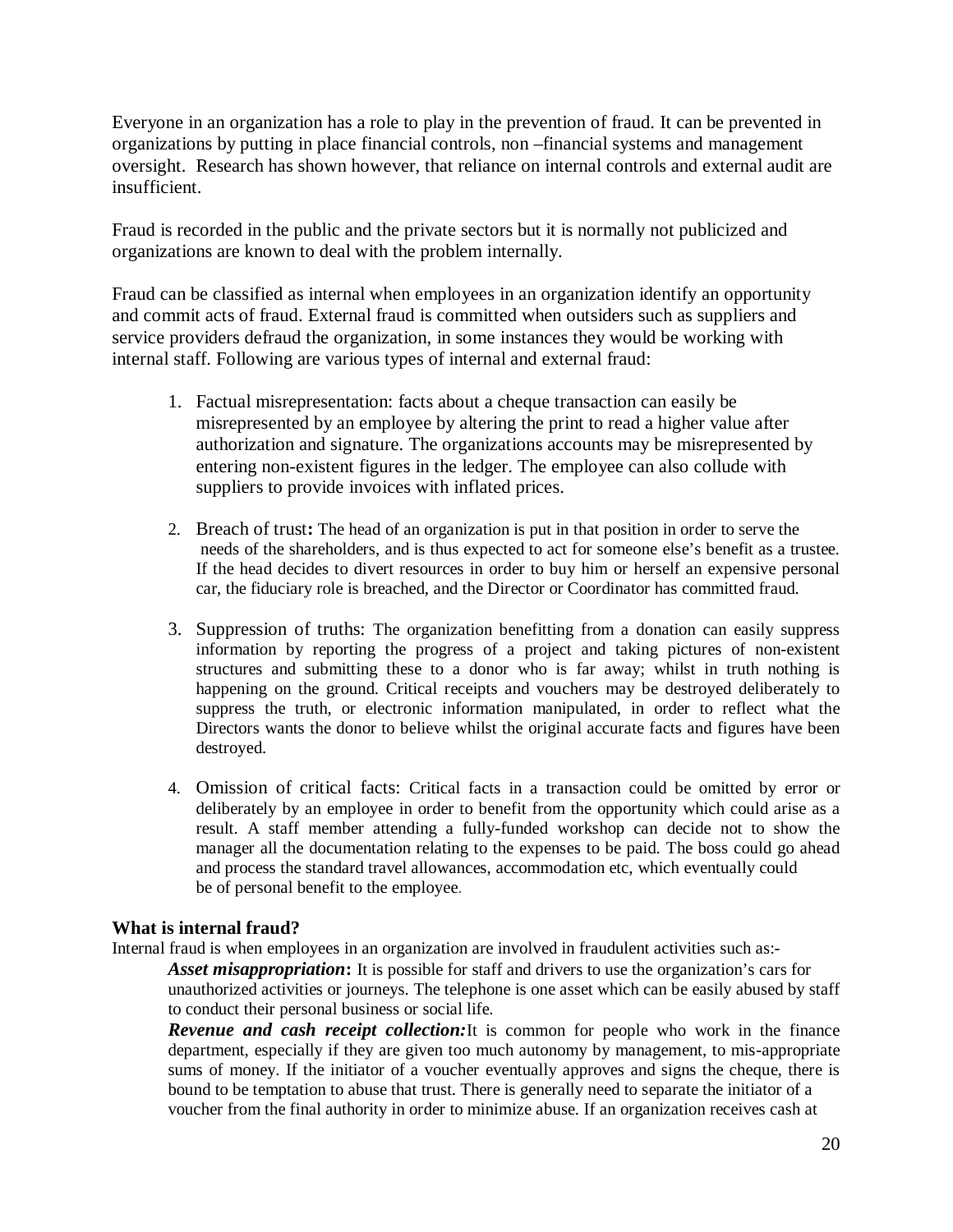specific intervals, there is need to have a monitoring mechanism so that the collector of the revenue does not reconcile the cash against the receipts on his/her own.

**Payroll and employee:** If the opportunity arises, the human resources or Administration and Finance officer can maintain ghost employees in the payroll, with all the comprehensive employee personal details on file, in order to prejudice the organization financially. This can be more easily done in organizations which are diversified with branch offices in different locations, and a full secretariat based at head office.

*Stealing time from Employer*: This is prevalent in organizations where salary payments are based on timesheets and there is transport available for staff to conduct routine business, either in the field or attending meetings in town. The timesheet requirement restricts employees from playing truant from work, but they can steal time in the above situations..

#### **What is external fraud?**

External fraud is when people outside the organization are involved in the abuse of assets and resources of the organization.

*Non-delivery of services***:** Prevalent in organizations which have centralized procurement policies. The employee develops a relationship with vendors for personal gain. An organization can be charged for the servicing of computers, cars, telephones, cleaning of carpets when the service has not been delivered. If management does not check services before payment, they are bound to lose a lot of money until the scam is discovered.

*Fraudulent reporting on funds used***:** Field staff can overstate travel and subsistence allowances for their personal benefit, where the incumbent is required to account for the funds after expenditure has been incurred.

*Fraudulent application for grant funds***:** A organization can apply for an advance of funds from a donor on the pretext that the initial disbursement has been depleted on programme activities when there is very little progress done on the ground. There are examples of organizations that have submitted pictures of structures under construction showing all the stages until completion for projects which are non-existent. The fraud is only discovered when the donor agency pays a visit or contracts evaluators to assess the impact of the project.

**Inflationary Prices:** An employee can collude with suppliers with whom a relationship has been established, to inflate the prices of goods delivered to the organization for his or her personal gain. The officer can deliberately approach these suppliers whenever there is an item to be purchased, and endorse on the voucher that the identified company is the sole supplier of the product, in order to pass it on for payment without any questions being asked. This is detailed in the next paragraph, under procurement fraud. This is one example of the most prevalent type of fraud in organizations.

**Procurement Fraud:** There are different types of fraud registered in the sector. However the

most prevalent is procurement fraud. Procurement fraud is a serious risk to an organization. This is deceit perpetrated by an individual in order to gain unfair benefits or rewards whilst making purchases from external suppliers. The fraudsters exploit loopholes and weaknesses in management procedures. In many cases personal expenses are classified as business expenses. This type of fraud is prevalent where a staff member has expenditure authority. If the initiator of a purchase has the power to select the suppliers, recommend the most appropriate, and initiate a purchase voucher, then an opportunity for fraud is created. The finance and administration policy should specify that the same person should not select suppliers, order and receive goods or process and pay invoices. Procurement fraudsters often succeed in getting benefits from the purchase of office supplies, printing and marketing activities of the organization.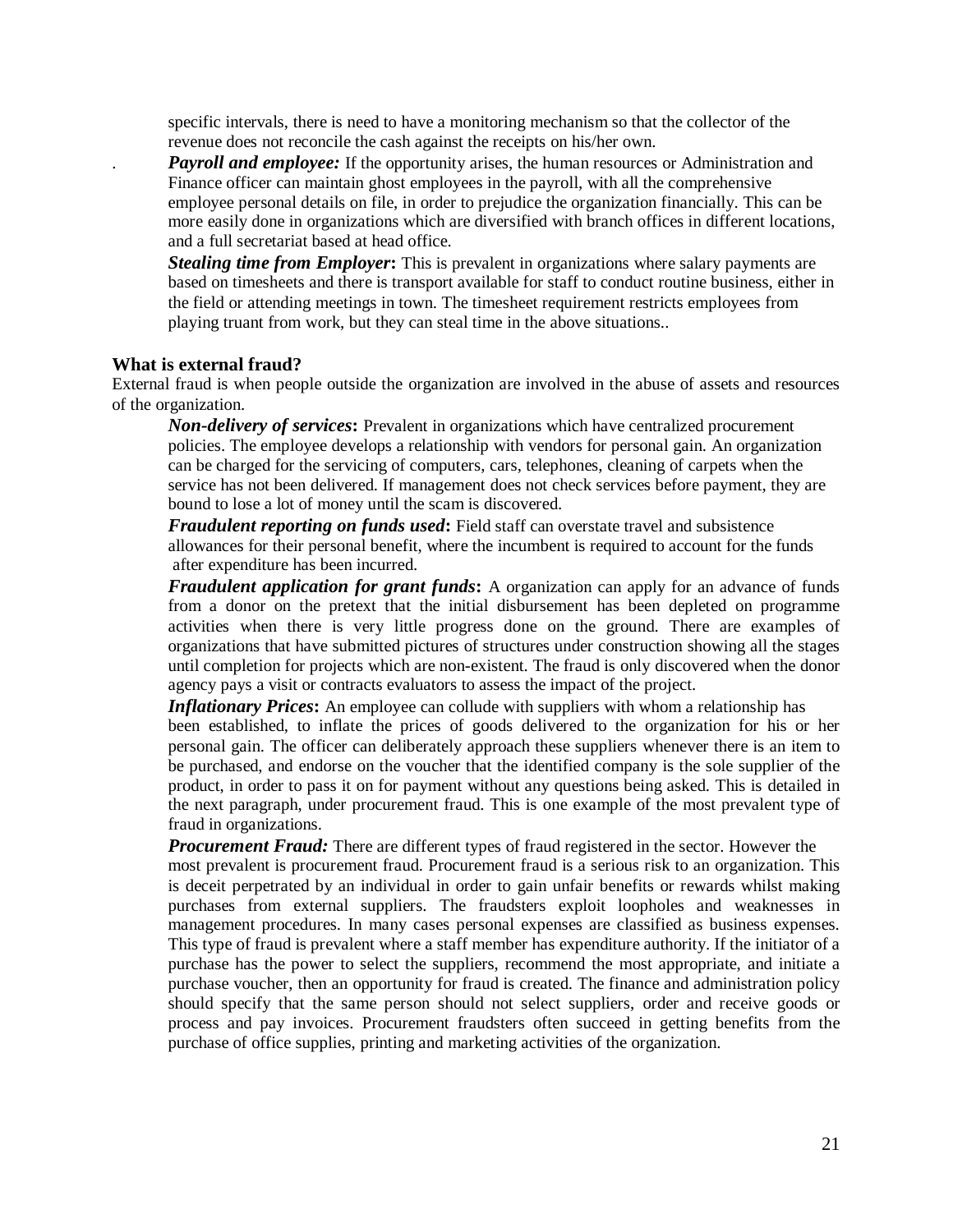Fraud is also prevalent in the process of accepting, reviewing and evaluating proposals. An employee can assist a supplier to win a contract through the provision of confidential internal information about the bid.

### **Awareness**

Fraud in organizations should not be treated as an internal secret never to be discussed lest the donor hears of it. Openness is the only way to get across the message that procurement fraud is not tolerated. An open and positive working environment will also help remove perceived workplace injustices that in most instances are the initial motivation for fraud. The manager should initiate awareness training and subsequently draw up a clear, written code of practice, covering such issues as acceptance of gifts and hospitality.

### **Control of procurement fraud**

Trust is the cornerstone of employer-employee relations, and even effective employees can breach that trust. The manager should therefore strike a balance between trusting the employees too much and too little. Controls should be built into routine processes and be consistently applied. Supplier checks should be thorough, to eliminate suspect suppliers. Check the invoice, e-mail, address and the Directors names on the letterhead. Investigate any suspicious linkages between suppliers and employees, business partners and contractors. Invoices need to be checked by random sampling, with specific checks of large one-off payments.

### **USE OF FINANCIAL CONTROLS**

Financial controls are used to minimize the real or perceived opportunities to commit fraud and abuse, and secondly for management to be able to identify in a timely manner fraud that has been perpetrated. There are the policies, procedures and practices applied in specific accounting practices to ensure the integrity and related elements designed to achieve a variety of objectives.

Financial controls can be divided into preventive and detective controls:

Preventive controls are meant to thwart fraud before it occurs and detective measures are meant to detect fraud and genuine errors that make their way through the preventive controls.

**Income and receipt processes:** The member of staff who receives money or donated goods from members, donors and clients should not be the same person who prepares the vouchers for banking or warehousing of the goods. There should be an intermediary to check the income against receipts and pass these on to someone who does the banking or can check the accuracy of the documentation.

**Purchasing:** It is possible that an employee might not disclose a conflict of interest concerning A certain service provider. For example, the employee might award a contract to a relative's company. An employee might receive kickbacks from suppliers in exchange for approval to either order from or make a payment to them, when goods have not been fully supplied or are charged at a higher price. Staff from the donor organization can be bribed by a organization manager, so that during the monitoring process some instances of non compliance are ignored.

Payment: Staff and external suppliers can be involved in this fraud. There should be a clear division of duties in the office so that there is transparency and accountability. Most cheque tampering schemes involve forgery, altering payee amounts or creating duplicate or counterfeit cheques.